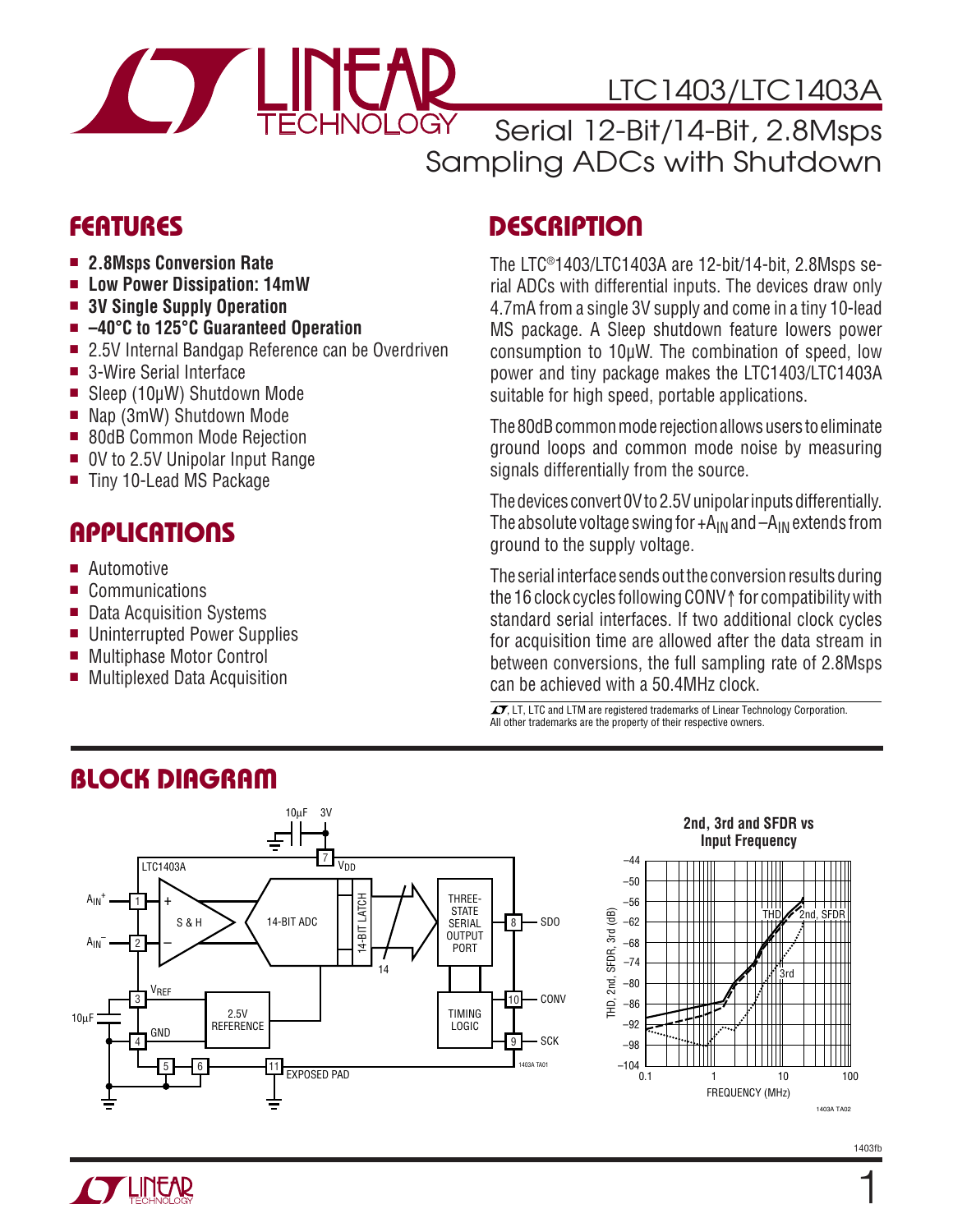| (Note 1, 2.)                                      |  |
|---------------------------------------------------|--|
|                                                   |  |
| Analog Input Voltage                              |  |
|                                                   |  |
| Digital Input Voltage-0.3V to $(V_{DD} + 0.3V)$   |  |
| Digital Output Voltage -0.3V to $(V_{DD} + 0.3V)$ |  |
|                                                   |  |
| <b>Operation Temperature Range</b>                |  |
|                                                   |  |
| LTC1403I/LTC1403AI -40°C to 85°C                  |  |
| LTC1403H/LTC1403AH  -40°C to 125°C                |  |
|                                                   |  |
| Lead Temperature (Soldering, 10 sec)  300°C       |  |
|                                                   |  |

# **ABSOLUTE MAXIMUM RATINGS PACKAGE/ORDER INFORMATION**



#### **CONVERTER CHARACTERISTICS The** ● **denotes the specifi cations which apply over the full operating**  temperature range, otherwise specifications are at T<sub>A</sub> = 25°C. With internal reference. V<sub>DD</sub> = 3V

|                                      |                                                          |  |       | <b>LTC1403</b> |            | <b>LTC1403H</b> |           | <b>LTC1403A</b> |       |           | <b>LTC1403AH</b> |       |           |     |                  |
|--------------------------------------|----------------------------------------------------------|--|-------|----------------|------------|-----------------|-----------|-----------------|-------|-----------|------------------|-------|-----------|-----|------------------|
| <b>PARAMETER</b>                     | <b>CONDITIONS</b>                                        |  | MIN   | TYP            | <b>MAX</b> | MIN             | TYP       | <b>MAX</b>      | MIN   | TYP       | <b>MAX</b>       | MIN   | TYP       | MAX | <b>UNITS</b>     |
| <b>Resolution (No Missing Codes)</b> |                                                          |  | 12    |                |            | 12              |           |                 | 14    |           |                  | 14    |           |     | <b>Bits</b>      |
| <b>Integral Linearity Error</b>      | (Notes 4, 5, 18)                                         |  |       | ±0.25          | 2          | $-2$            | ±0.25     | 2               | $-4$  | ±0.5      |                  | -4    | ±0.5      |     | LSB              |
| Offset Error                         | (Notes 4, 18)                                            |  | $-10$ | ±1             |            | $-20$           | ±2        | 20              | $-20$ | ±2        | 20               | $-30$ | ±2        | 30  | LSB              |
| Gain Error                           | (Note 4, 18)                                             |  | $-30$ | ±5             | 30         | $-40$           | ±5        | 40              | -60   | ±10       | 60               | $-80$ | ±10       | 80  | LSB              |
| Gain Tempco                          | Internal Reference (Note 4)<br><b>External Reference</b> |  |       | ±15<br>±1      |            |                 | ±15<br>±1 |                 |       | ±15<br>±1 |                  |       | ±15<br>±1 |     | ppm/°C<br>ppm/°C |

### **ANALOG INPUT** The  $\bullet$  denotes the specifications which apply over the full operating temperature range, otherwise specifications are at  $T_A = 25^\circ \text{C}$ .  $V_{DD} = 3V$

| <b>SYMBOL</b>         | <b>PARAMETER</b>                                        | <b>CONDITIONS</b>                                                              | MIN<br><b>TYP</b> | <b>MAX</b> | <b>UNITS</b> |
|-----------------------|---------------------------------------------------------|--------------------------------------------------------------------------------|-------------------|------------|--------------|
| $V_{IN}$              | Analog Differential Input Range (Notes 3, 9)            | $2.7V \le V_{DD} \le 3.3V$                                                     | $0$ to $2.5$      |            | V            |
| <b>V<sub>CM</sub></b> | Analog Common Mode + Differential Input Range (Note 10) |                                                                                | 0 to $V_{DD}$     |            | V            |
| $I_{\text{IN}}$       | Analog Input Leakage Current                            |                                                                                |                   |            | μA           |
| $C_{IN}$              | Analog Input Capacitance                                |                                                                                | 13                |            | рF           |
| t <sub>ACQ</sub>      | Sample-and-Hold Acquisition Time                        | (Note 6)                                                                       |                   | 39         | ns           |
| t <sub>AP</sub>       | Sample-and-Hold Aperture Delay Time                     |                                                                                |                   |            | ns           |
| <sup>t</sup> JITTER   | Sample-and-Hold Aperture Delay Time Jitter              |                                                                                | 0.3               |            | ps           |
| CMRR                  | Analog Input Common Mode Rejection Ratio                | $f_{IN}$ = 1MHz, $V_{IN}$ = 0V to 3V<br>$f_{IN}$ = 100MHz, $V_{IN}$ = 0V to 3V | $-60$<br>$-15$    |            | dB<br>dB     |
|                       |                                                         |                                                                                |                   |            | 1403fb       |

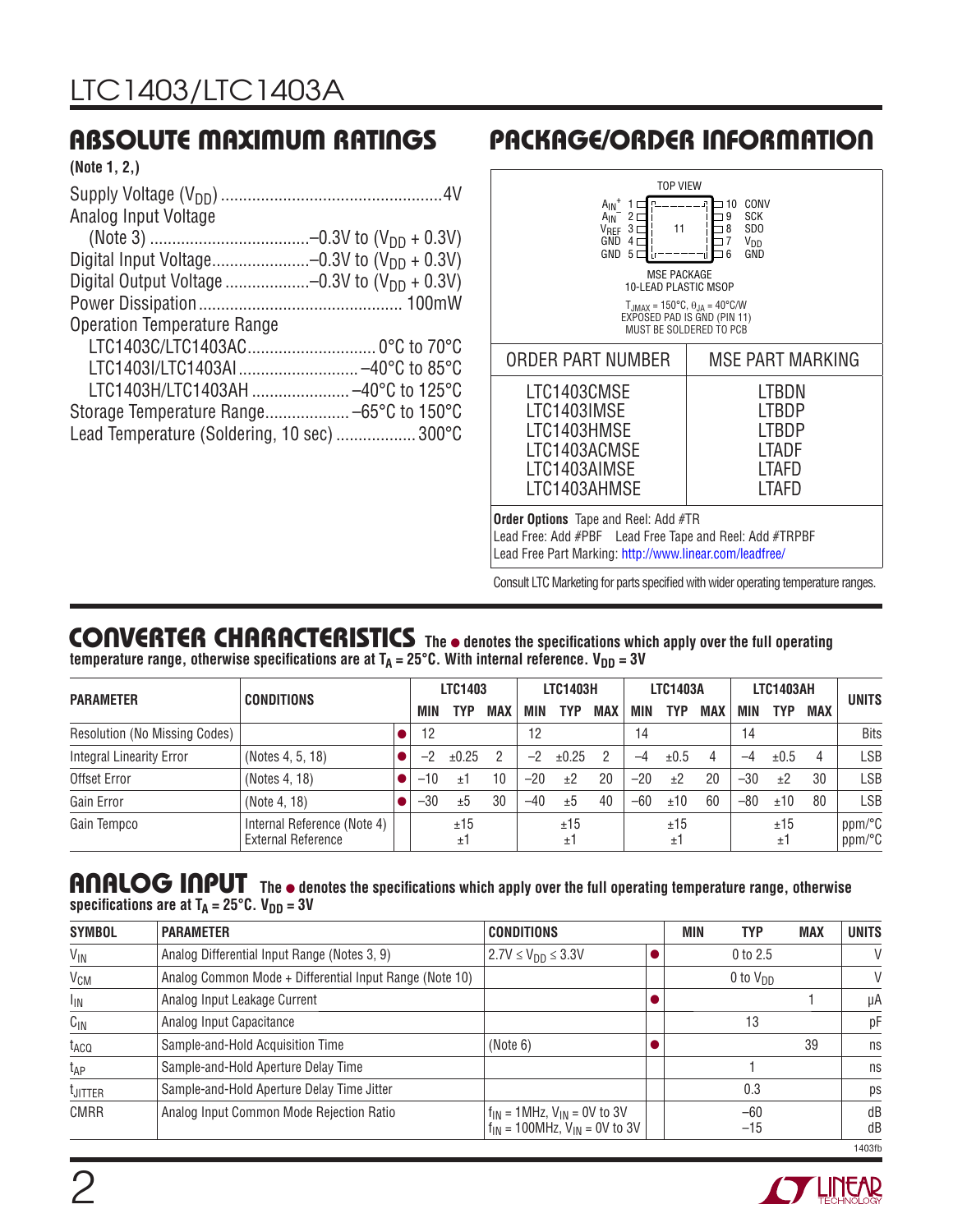#### **The** ● **denotes the specifi cations which apply over the full operating temperature range, DYNAMIC ACCURACY**

|               |                                                 |                                                                                                                                                                                                                                                |  |            | LTC1403/LTC1403H                 |            | LTC1403A/LTC1403AH |                                      |            |                            |
|---------------|-------------------------------------------------|------------------------------------------------------------------------------------------------------------------------------------------------------------------------------------------------------------------------------------------------|--|------------|----------------------------------|------------|--------------------|--------------------------------------|------------|----------------------------|
| <b>SYMBOL</b> | <b>PARAMETER</b>                                | <b>CONDITIONS</b>                                                                                                                                                                                                                              |  | <b>MIN</b> | TYP                              | <b>MAX</b> | MIN                | <b>TYP</b>                           | <b>MAX</b> | <b>UNITS</b>               |
| SINAD         | Signal-to-Noise Plus<br><b>Distortion Ratio</b> | 100kHz Input Signal<br>1.4MHz Input Signal<br>1.4MHz Input Signal (H Grade)<br>100kHz Input Signal, External $V_{\text{RFF}} = 3.3V$ ,<br>$V_{DD} \geq 3.3V$<br>750kHz Input Signal, External $V_{\text{RFF}} = 3.3 V$ ,<br>$V_{DD} \geq 3.3V$ |  | 68<br>67   | 70.5<br>70.5<br>70.5<br>72<br>72 |            | 70<br>69           | 73.5<br>73.5<br>73.0<br>76.3<br>76.3 |            | dB<br>dB<br>dB<br>dB<br>dB |
| THD           | <b>Total Harmonic</b><br><b>Distortion</b>      | 100kHz First 5 Harmonics<br>1.4MHz First 5 Harmonics                                                                                                                                                                                           |  |            | $-87$<br>$-83$                   | $-76$      |                    | $-90$<br>$-86$                       | $-78$      | dB<br>dB                   |
| <b>SFDR</b>   | <b>Spurious Free</b><br>Dynamic Range           | 100kHz Input Signal<br>1.4MHz Input Signal                                                                                                                                                                                                     |  |            | $-87$<br>$-83$                   |            |                    | $-90$<br>$-86$                       |            | dB<br>dB                   |
| <b>IMD</b>    | Intermodulation<br><b>Distortion</b>            | 1.25V to 2.5V 1.25MHz into $A_{IN}$ <sup>+</sup> , 0V to 1.25V,<br>1.2MHz into A <sub>IN</sub> -                                                                                                                                               |  |            | $-82$                            |            |                    | $-82$                                |            | dB                         |
|               | Code-to-Code<br><b>Transition Noise</b>         | $V_{RFF} = 2.5V$ (Note 18)                                                                                                                                                                                                                     |  |            | 0.25                             |            |                    |                                      |            | LSB <sub>RMS</sub>         |
|               | <b>Full Power Bandwidth</b>                     | $V_{1N} = 2.5V_{P-P}$ , SDO = 11585LSB <sub>P-P</sub> (Note 15)                                                                                                                                                                                |  |            | 50                               |            |                    | 50                                   |            | <b>MHz</b>                 |
|               | <b>Full Linear Bandwidth</b>                    | $S/(N + D) \ge 68dB$                                                                                                                                                                                                                           |  |            | 5                                |            |                    | 5                                    |            | <b>MHz</b>                 |

otherwise specifications are at T<sub>A</sub> = 25°C. V<sub>DD</sub> = 3V

#### **ITTI CISTIFIC IS CHEFTS CITED INTO THE SET OF SPECIFIZITY OF SPECIFICATIONS** which apply over the full operating temperature range, otherwise specifications are at T<sub>A</sub> = 25°C. V<sub>DD</sub> = 3V **INTERNAL REFERENCE CHHARACTERISTICS**

| <b>PARAMETER</b>                         | <b>CONDITIONS</b>                         | MIN | TYP | <b>MAX</b> | <b>UNITS</b> |
|------------------------------------------|-------------------------------------------|-----|-----|------------|--------------|
| V <sub>REF</sub> Output Voltage          | $I_{\text{OUT}} = 0$                      |     | 2.5 |            | V            |
| V <sub>REF</sub> Output Tempco           |                                           |     | 15  |            | ppm//°C      |
| V <sub>REF</sub> Line Regulation         | $V_{DD}$ = 2.7V to 3.6V, $V_{BFF}$ = 2.5V |     | 600 |            | uV/V         |
| <b>V<sub>REF</sub></b> Output Resistance | Load Current = $0.5mA$                    |     | 0.2 |            | Ω            |
| V <sub>REF</sub> Settling Time           |                                           |     |     |            | ms           |

#### **The**  $\bullet$  **denotes the specifications which apply over the full in the specifications which apply over the full DIGITAL INPUTS AND DIGITAL OUTPUTS**

operating temperature range, otherwise specifications are at T<sub>A</sub> = 25°C. V<sub>DD</sub> = 3V

| <b>SYMBOL</b>   | <b>PARAMETER</b>                           | <b>CONDITIONS</b>                                                              | <b>MIN</b> | <b>TYP</b>   | <b>MAX</b> | <b>UNITS</b> |
|-----------------|--------------------------------------------|--------------------------------------------------------------------------------|------------|--------------|------------|--------------|
| V <sub>IH</sub> | High Level Input Voltage                   | $V_{DD} = 3.3V$                                                                | 2.4        |              |            | V            |
| $V_{IL}$        | Low Level Input Voltage                    | $VDD = 2.7V$                                                                   |            |              | 0.6        | V            |
| $I_{IN}$        | Digital Input Current                      | $V_{IN}$ = 0V to $V_{DD}$                                                      |            |              | ±10        | μA           |
| $C_{IN}$        | Digital Input Capacitance                  |                                                                                |            | 5            |            | рF           |
| V <sub>OH</sub> | High Level Output Voltage                  | $V_{DD} = 3V$ , $I_{OUT} = -200 \mu A$                                         | 2.5        | 2.9          |            | V            |
| $V_{OL}$        | Low Level Output Voltage                   | $V_{DD} = 2.7V$ , $I_{OUT} = 160 \mu A$<br>$V_{DD} = 2.7V$ , $I_{OUT} = 1.6mA$ |            | 0.05<br>0.10 | 0.4        | V<br>V       |
| $I_{0Z}$        | Hi-Z Output Leakage $D_{OIII}$             | $V_{\text{OUT}} = 0V$ to $V_{\text{DD}}$                                       |            |              | ±10        | μA           |
| $C_{OZ}$        | Hi-Z Output Capacitance $D_{OUT}$          |                                                                                |            |              |            | рF           |
| <b>I</b> SOURCE | <b>Output Short-Circuit Source Current</b> | $V_{\text{OUT}} = 0V, V_{\text{DD}} = 3V$                                      |            | 20           |            | mA           |
| <b>ISINK</b>    | <b>Output Short-Circuit Sink Current</b>   | $V_{\text{OUT}} = V_{\text{DD}} = 3V$                                          |            | 15           |            | mA           |

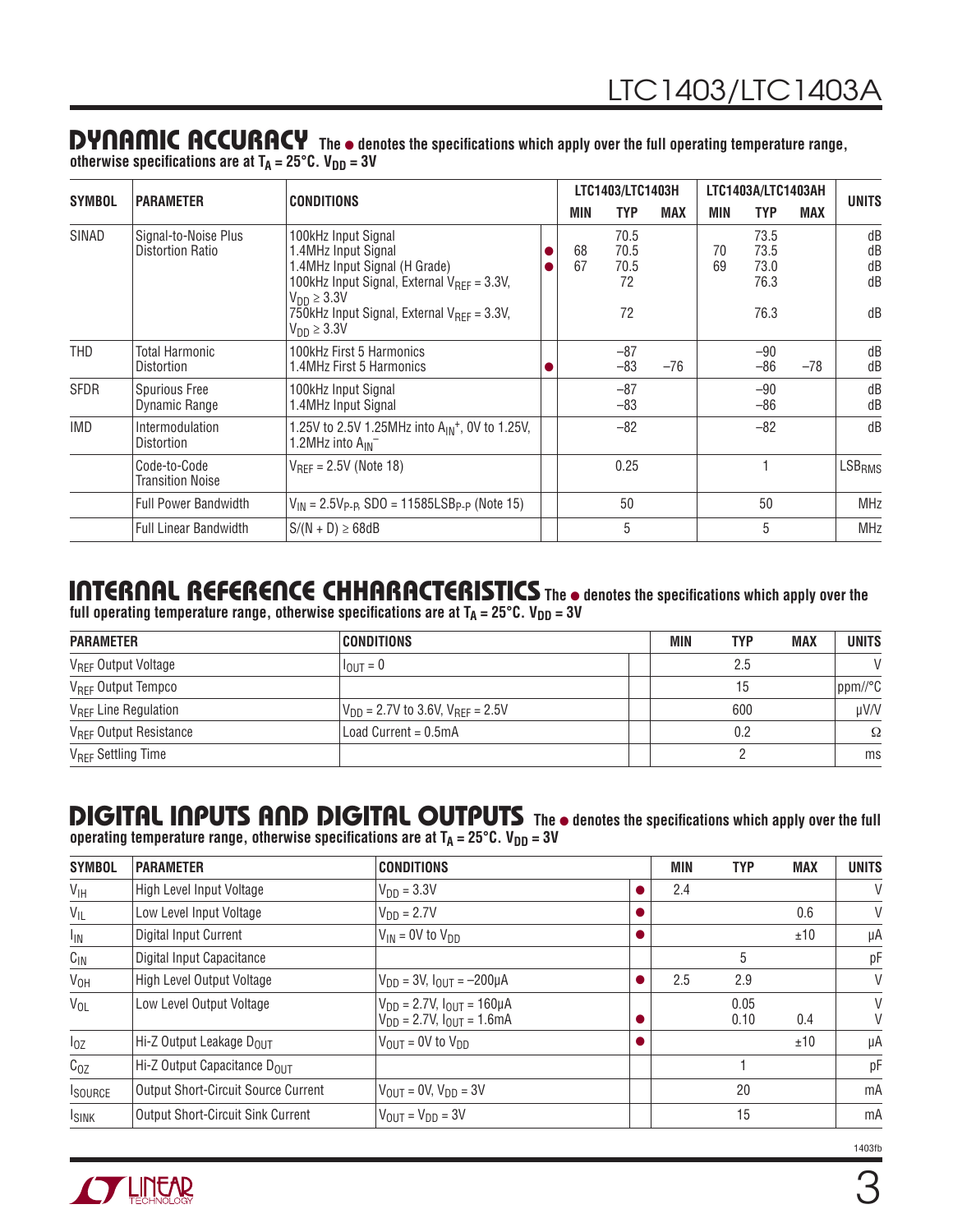#### POWER REQUIREMENTS The  $\bullet$  denotes the specifications which apply over the full operating temperature range, otherwise specifications are at  $T_A = 25^{\circ}$ C. (Note 17)

| $1$ wild at a contract the contract with $\alpha$ and $\alpha$ in $\alpha$ and $\alpha$ is a contract of $\alpha$ |                                |                                                                                                                                                                               |  |     |                          |                        |                                  |
|-------------------------------------------------------------------------------------------------------------------|--------------------------------|-------------------------------------------------------------------------------------------------------------------------------------------------------------------------------|--|-----|--------------------------|------------------------|----------------------------------|
| <b>SYMBOL</b>                                                                                                     | <b>PARAMETER</b>               | <b>CONDITIONS</b>                                                                                                                                                             |  | MIN | <b>TYP</b>               | <b>MAX</b>             | <b>UNITS</b>                     |
| <b>V<sub>DD</sub></b>                                                                                             | <b>Supply Voltage</b>          |                                                                                                                                                                               |  | 2.7 |                          | 3.6                    | $\mathsf{V}$                     |
| $I_{DD}$                                                                                                          | <b>Positive Supply Voltage</b> | <b>Active Mode</b><br>Active Mode (LTC1403H, LTC1403AH)<br> Nap Mode <br>Nap Mode (LTC1403H, LTC1403AH)<br>Sleep Mode (LTC1403, LTC1403H)<br>Sleep Mode (LTC1403A, LTC1403AH) |  |     | 4.7<br>5.2<br>1.1<br>1.2 | 1.5<br>1.8<br>15<br>10 | mA<br>mA<br>mA<br>mA<br>μA<br>μA |
| $P_D$                                                                                                             | <b>Power Dissipation</b>       | Active Mode with SCK in Fixed State (Hi or Lo)                                                                                                                                |  |     | 12                       |                        | mW                               |

#### TIMING CHARACTERISTICS The  $\bullet$  denotes the specifications which apply over the full operating temperature range, otherwise specifications are at  $T_A = 25^{\circ}C$ .  $V_{DD} = 3V$

| <b>SYMBOL</b>     | <b>PARAMETER</b>                                              | <b>CONDITIONS</b> |           | <b>MIN</b> | TYP            | <b>MAX</b> | <b>UNITS</b>       |
|-------------------|---------------------------------------------------------------|-------------------|-----------|------------|----------------|------------|--------------------|
| TSAMPLE(MAX)      | Maximum Sampling Frequency per Channel (Conversion Rate)      |                   |           | 2.8        |                |            | <b>MHz</b>         |
| <b>THROUGHPUT</b> | Minimum Sampling Period (Conversion + Acquisiton Period)      |                   |           |            |                | 357        | ns                 |
| t <sub>SCK</sub>  | <b>Clock Period</b>                                           | (Notes 16)        | $\bullet$ | 19.8       |                | 10000      | ns                 |
| t <sub>conv</sub> | <b>Conversion Time</b>                                        | (Note 6)          |           | 16         | 18             |            | <b>SCLK</b> cycles |
| t <sub>1</sub>    | Minimum Positive or Negative SCLK Pulse Width                 | (Note 6)          |           | 2          |                |            | ns                 |
| t <sub>1</sub>    | CONV to SCK Setup Time                                        | (Notes 6, 10)     |           | 3          |                |            | ns                 |
| $t_3$             | Nearest SCK Edge Before CONV                                  | (Note 6)          |           | 0          |                |            | ns                 |
| $t_4$             | Minimum Positive or Negative CONV Pulse Width                 | (Note 6)          |           | 4          |                |            | ns                 |
| $t_{5}$           | SCK to Sample Mode                                            | (Note 6)          |           | 4          |                |            | ns                 |
| $t_6$             | CONV to Hold Mode                                             | (Notes 6, 11)     |           | 1.2        |                |            | ns                 |
| $t_7$             | 16th SCK↑ to CONV↑ Interval (Affects Acquisition Period)      | (Notes 6, 7, 13)  |           | 45         |                |            | ns                 |
| $t_8$             | Minimum Delay from SCK to Valid Bits 0 Through 13             | (Notes 6, 12)     |           | 8          |                |            | ns                 |
| tg                | SCK to Hi-Z at SDO                                            | (Notes 6, 12)     |           | 6          |                |            | ns                 |
| $t_{10}$          | Previous SDO Bit Remains Valid After SCK                      | (Notes 6, 12)     |           | 2          |                |            | ns                 |
| $t_{12}$          | V <sub>REF</sub> Settling Time After Sleep-to-Wake Transition | (Notes 6, 14)     |           |            | $\overline{2}$ |            | ms                 |

**Note 1:** Stresses beyond those listed under Absolute Maximum Ratings may cause permanent damage to the device. Exposure to any Absolute Maximum Rating condition for extended periods may affect device reliability and lifetime.

**Note 2:** All voltage values are with respect to GND.

**Note 3:** When these pins are taken below GND or above  $V_{DD}$ , they will be clamped by internal diodes. This product can handle input currents greater than 100mA below GND or greater than  $V_{DD}$  without latchup.

Note 4: Offset and full-scale specifications are measured for a single-ended  $A_{\text{IN}}^+$  input with  $A_{\text{IN}}^-$  grounded and using the internal 2.5V reference.

**Note 5:** Integral linearity is tested with an external 2.55V reference and is defined as the deviation of a code from the straight line passing through the actual endpoints of a transfer curve. The deviation is measured from the center of quantization band.

**Note 6:** Guaranteed by design, not subject to test.

**Note 7:** Recommended operating conditions.

**Note 8:** The analog input range is defined for the voltage difference between  $A_{IN}$ <sup>+</sup> and  $A_{IN}^-$ .

**Note 9:** The absolute voltage at  $A_{IN}^+$  and  $A_{IN}^-$  must be within this range.

**Note 10:** If less than 3ns is allowed, the output data will appear one clock cycle later. It is best for CONV to rise half a clock before SCK, when running the clock at rated speed.

**Note 11:** Not the same as aperture delay. Aperture delay is smaller (1ns) because the 2.2ns delay through the sample-and-hold is subtracted from the CONV to Hold mode delay.

**Note 12:** The rising edge of SCK is guaranteed to catch the data coming out into a storage latch.

**Note 13:** The time period for acquiring the input signal is started by the 16th rising clock and it is ended by the rising edge of convert.

**Note 14:** The internal reference settles in 2ms after it wakes up from Sleep mode with one or more cycles at SCK and a 10μF capacitive load.

**Note 15:** The full power bandwidth is the frequency where the output code swing drops to 3dB with a  $2.5V_{P-P}$  input sine wave.

**Note 16:** Maximum clock period guarantees analog performance during conversion. Output data can be read without an arbitrarily long clock.

**Note 17:**  $V_{DD} = 3V$ ,  $f_{SAMPLE} = 2.8Msps$ .

**Note 18:** The LTC1403A is measured and specified with 14-bit Resolution  $(1LSB = 152\mu V)$  and the LTC1403 is measured and specified with 12-bit Resolution (1LSB =  $610\mu$ V).

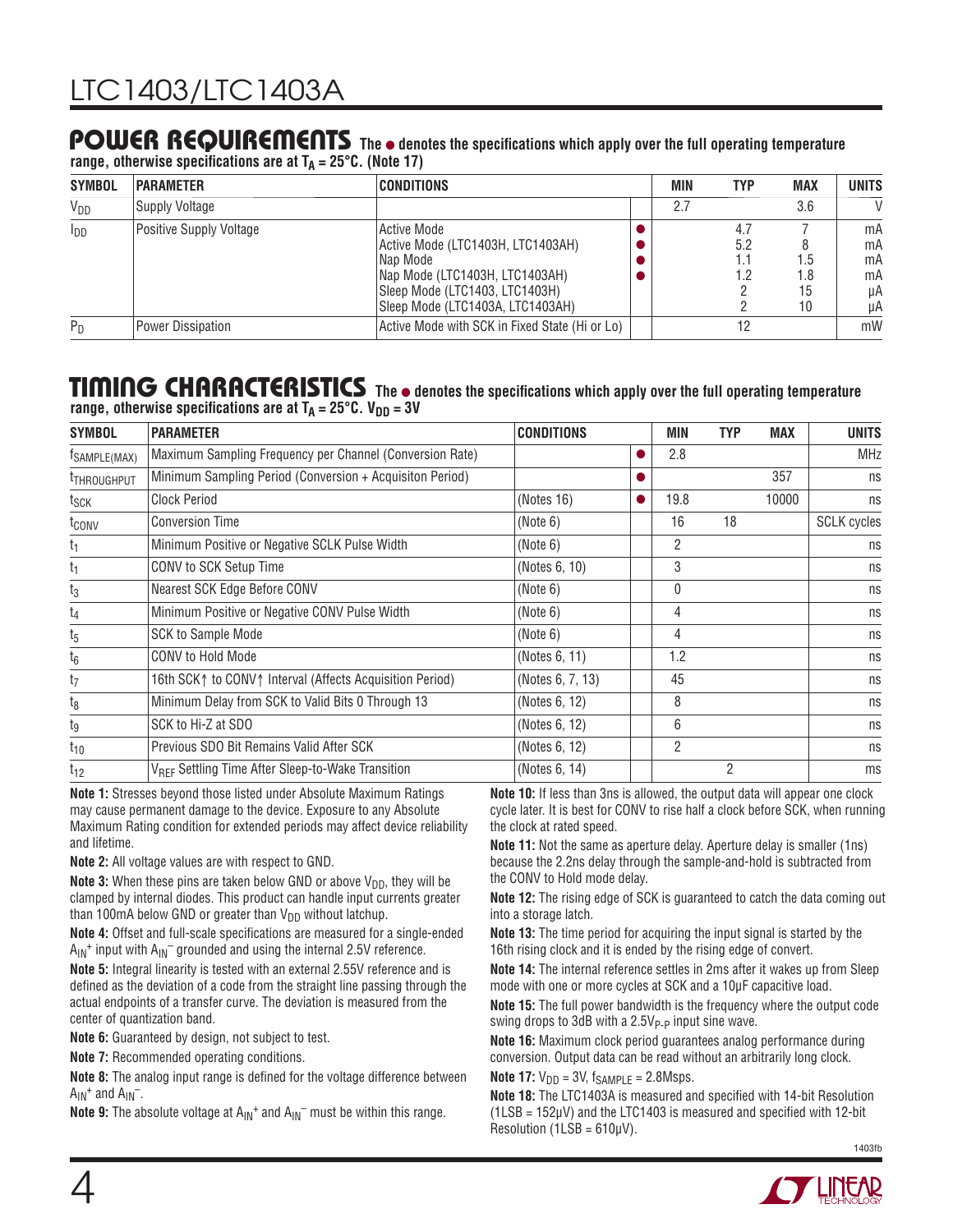## **TYPICAL PERFORMANCE CHARACTERISTICS** T<sub>A</sub> = 25°C, V<sub>DD</sub> = 3V (LTC1403A)



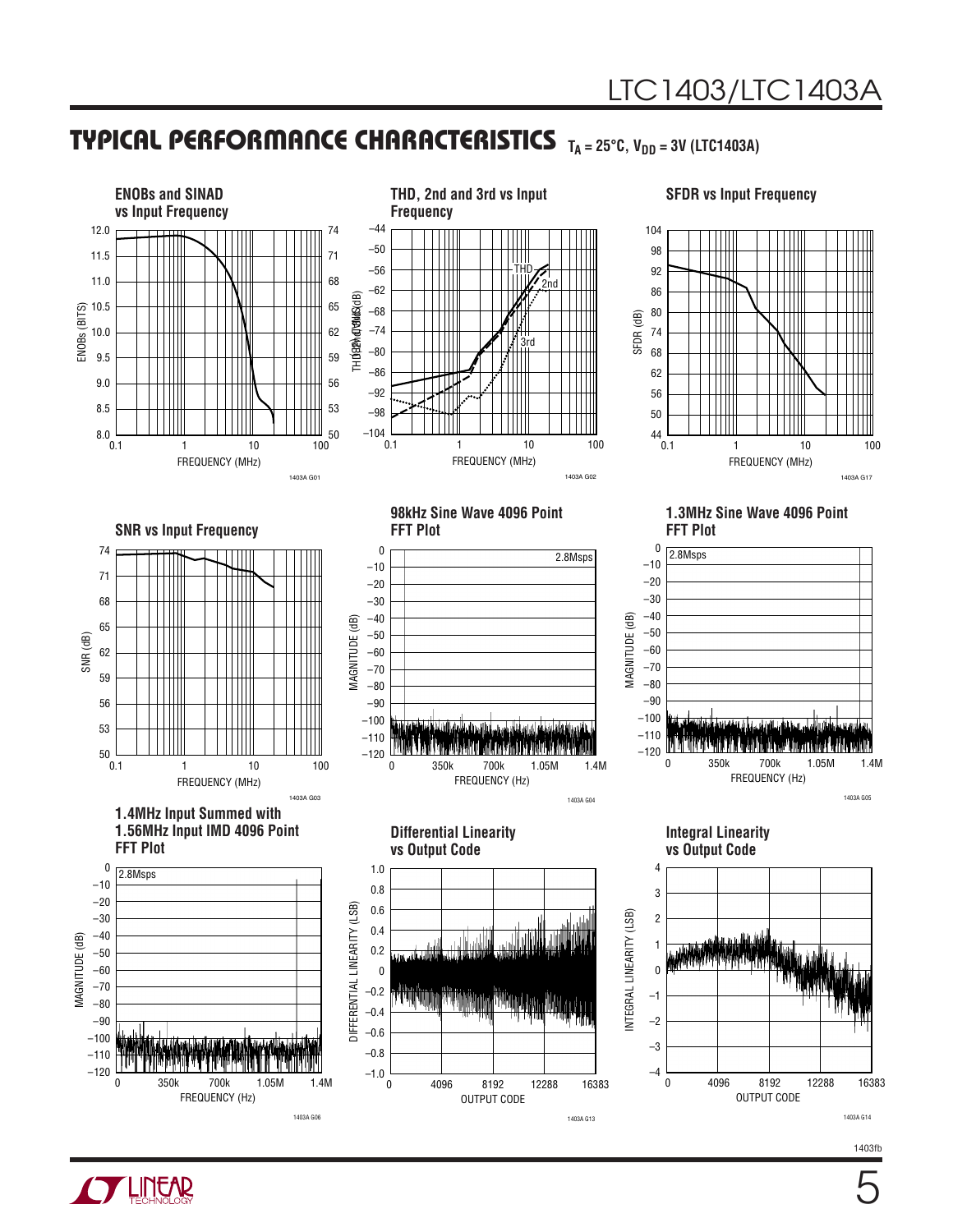## **TYPICAL PERFORMANCE CHARACTERISTICS TA = 25°C, V<sub>DD</sub> = 3V (LTC1403A)**



1403A G11

1403A G12

1403fb



1403A G10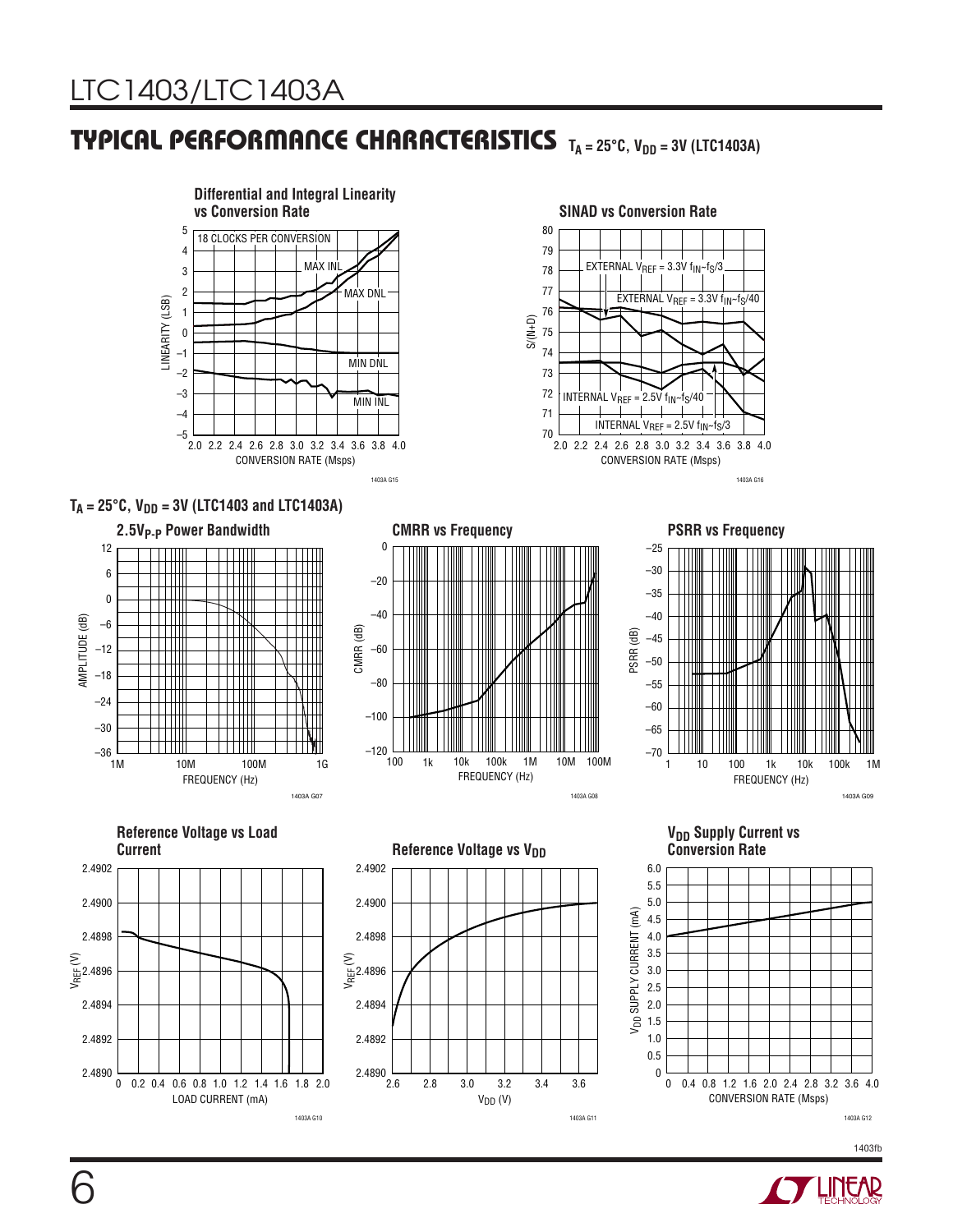# **PIN FUNCTIONS**

A<sub>IN</sub><sup>+</sup> (Pin 1): Noninverting Analog Input. A<sub>IN</sub><sup>+</sup> operates fully differentially with respect to  $A_{IN}^-$  with a 0V to 2.5V differential swing and a 0V to  $V_{DD}$  common mode swing.

A<sub>IN</sub><sup>-</sup> (Pin 2): Inverting Analog Input. A<sub>IN</sub><sup>-</sup> operates fully differentially with respect to  $A_{IN}$ <sup>+</sup> with a -2.5V to 0V differential swing and a OV to  $V_{DD}$  common mode swing.

**VREF (Pin 3):** 2.5V Internal Reference. Bypass to GND and to a solid analog ground plane with a 10μF ceramic capacitor (or 10μF tantalum in parallel with 0.1μF ceramic). Can be overdriven by an external reference between 2.55V and V<sub>DD</sub>.

**GND (Pins 5, 6, 11):** Ground and Exposed Pad. These ground pins and the exposed pad must be tied directly to the solid ground plane under the part. Keep in mind that analog signal currents and digital output signal currents flow through these pins.

V<sub>DD</sub> (Pin 7): 3V Positive Supply. This single power pin supplies 3V to the entire chip. Bypass to GND and to a solid analog ground plane with a 10μF ceramic capacitor (or 10μF tantalum in parallel with 0.1μF ceramic). Keep in mind that internal analog currents and digital output signal currents flow through this pin. Care should be taken to place the 0.1μF bypass capacitor as close to Pins 6 and 7 as possible.

**SDO (Pin 8):** Three-State Serial Data Output. Each of output data words represents the difference between  $A_{IN}$ <sup>+</sup> and  $A_{IN}$ <sup>-</sup> analog inputs at the start of the previous conversion.

**SCK (Pin 9):** External Clock Input. Advances the conversion process and sequences the output data on the rising edge. Responds to TTL (≤3V) and 3V CMOS levels. One or more pulses wake from sleep.

**CONV (Pin 10):** Convert Start. Holds the analog input signal and starts the conversion on the rising edge. Responds to TTL (≤3V) and 3V CMOS levels. Two pulses with SCK in fixed high or fixed low state start Nap mode. Four or more pulses with SCK in fixed high or fixed low state start Sleep mode.

### **BLOCK DIAGRAM**



7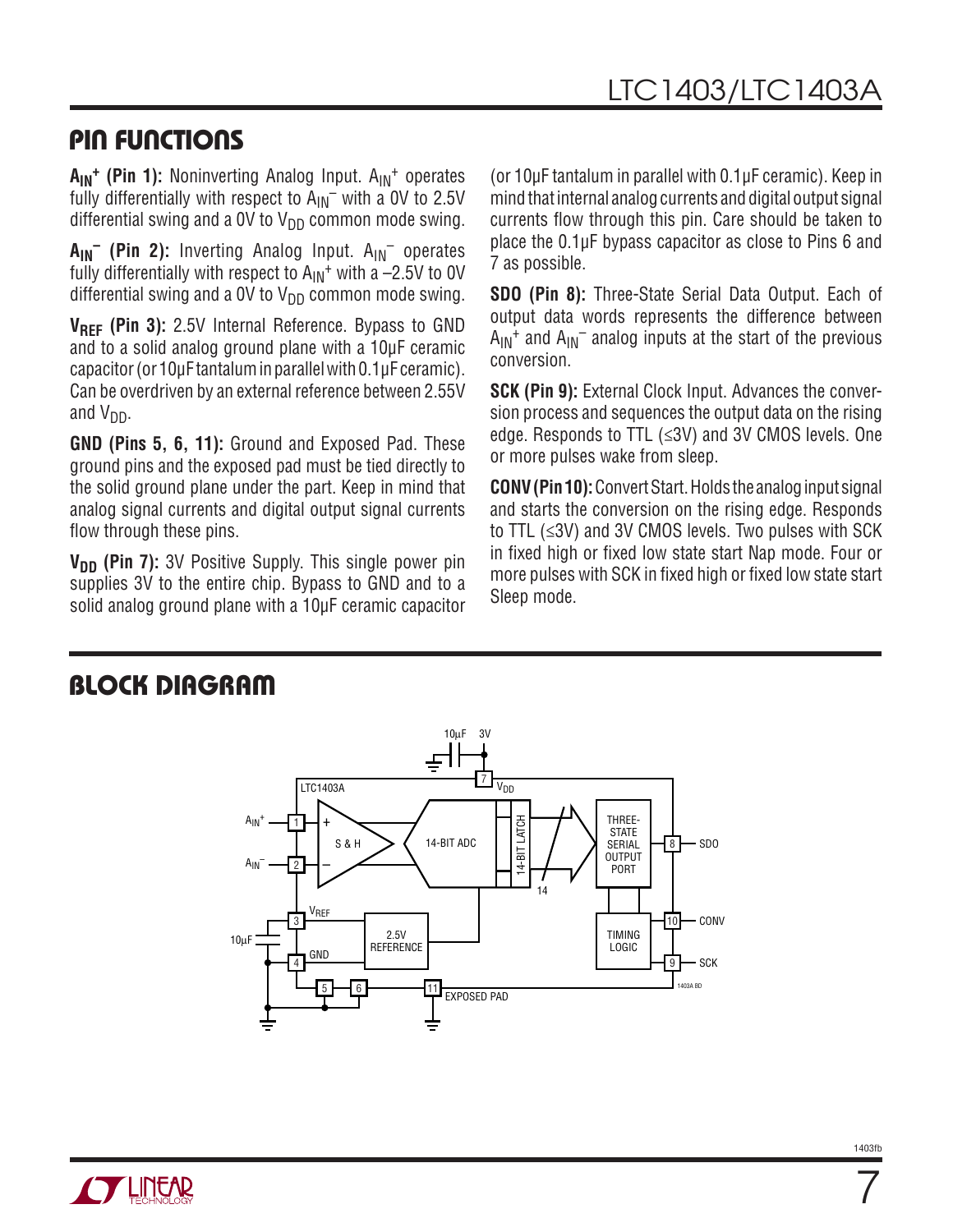# **TIMING DIAGRAM**











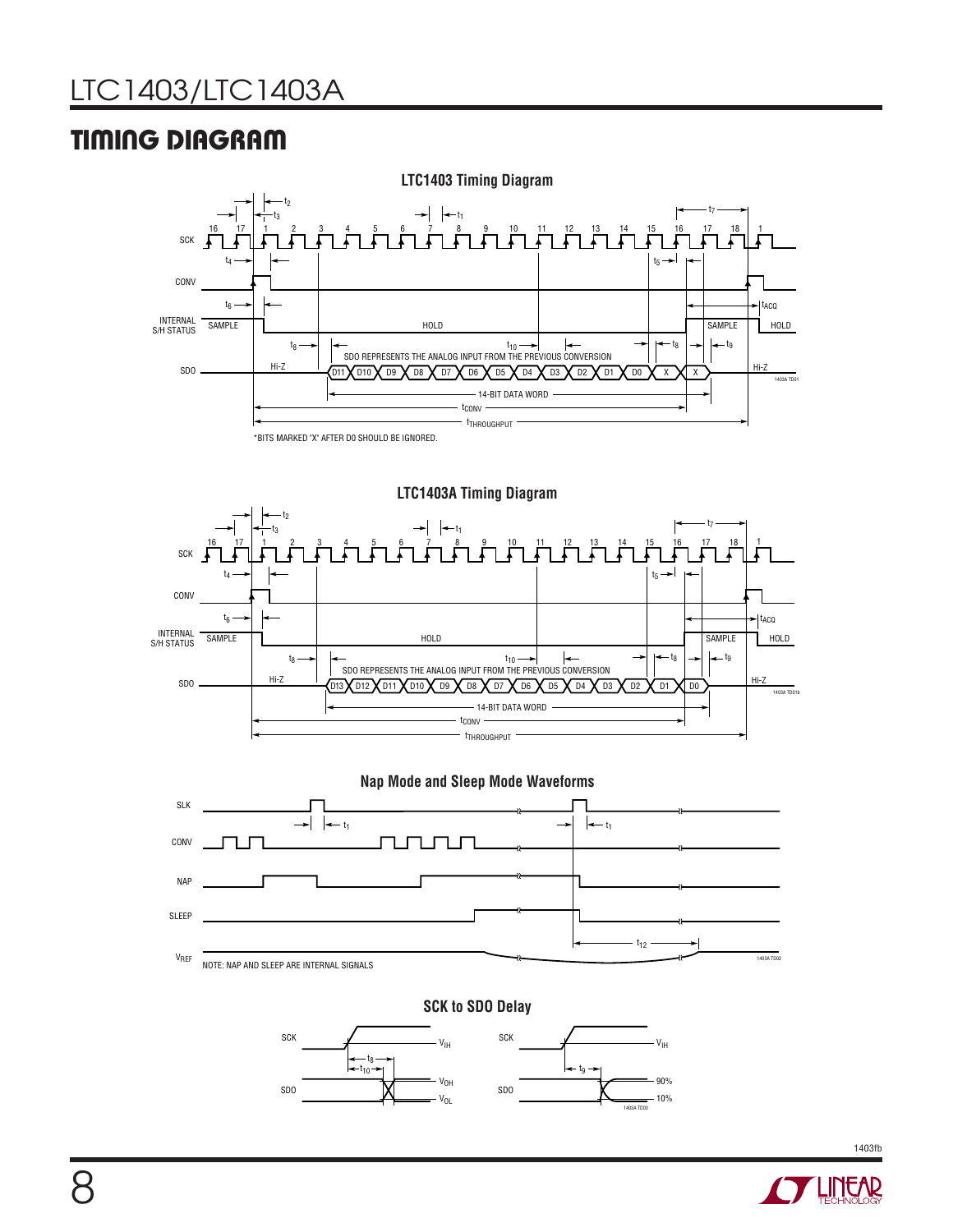### **DRIVING THE ANALOG INPUT**

The differential analog inputs of the LTC1403/LTC1403A are easy to drive. The inputs may be driven differentially or as a single-ended input (i.e., the  $A_{IN}^-$  input is grounded). Both differential analog inputs,  $A_{IN}^+$  with  $A_{IN}^-$ , are sampled at the same instant. Any unwanted signal that is common to both inputs of each input pair will be reduced by the common mode rejection of the sample-and-hold circuit. The inputs draw only one small current spike while charging the sample-and-hold capacitors at the end of conversion. During conversion, the analog inputs draw only a small leakage current. If the source impedance of the driving circuit is low, then the LTC1403/LTC1403A inputs can be driven directly. As source impedance increases, so will acquisition time. For minimum acquisition time with high source impedance, a buffer amplifier must be used. The main requirement is that the amplifier driving the analog input(s) must settle after the small current spike before the next conversion starts (settling time must be 39ns for full throughput rate). Also keep in mind while choosing an input amplifier, the amount of noise and harmonic distortion added by the amplifier.

### **CHOOSING AN INPUT AMPLIFIER**

Choosing an input amplifier is easy if a few requirements are taken into consideration. First, to limit the magnitude of the voltage spike seen by the amplifier from charging the sampling capacitor, choose an amplifier that has a low output impedance (<100Ω) at the closed-loop bandwidth frequency. For example, if an amplifier is used in a gain of 1 and has a unity-gain bandwidth of 50MHz, then the output impedance at 50MHz must be less than 100 $\Omega$ . The second requirement is that the closed-loop bandwidth must be greater than 40MHz to ensure adequate small-signal settling for full throughput rate. If slower op amps are used, more time for settling can be provided by increasing the time between conversions. The best choice for an op amp to drive the LTC1403/LTC1403A will depend on the application. Generally, applications fall into two categories: AC applications where dynamic specifications are most critical and time domain applications where DC accuracy and settling time are most critical. The following list is a summary of the op amps that are suitable for driving the LTC1403/LTC1403A. (More detailed information is

available in the Linear Technology Databooks and on the LinearView™ CD-ROM.)

**LTC®1566-1:** Low Noise 2.3MHz Continuous Time Low-Pass Filter.

**LT1630:** Dual 30MHz Rail-to-Rail Voltage FB Amplifier. 2.7V to  $\pm$ 15V supplies. Very high A<sub>VOL</sub>, 500 $\mu$ V offset and 520ns settling to 0.5LSB for a 4V swing. THD and noise are  $-93$ dB to 40kHz and below 1LSB to 320kHz ( $A_V = 1$ ,  $2V_{P-P}$  into 1kΩ,  $V_S = 5V$ ), making the part excellent for AC applications (to 1/3 Nyquist) where rail-to-rail performance is desired. Quad version is available as LT1631.

LT1632: Dual 45MHz Rail-to-Rail Voltage FB Amplifier. 2.7V to  $\pm$ 15V supplies. Very high A<sub>VOL</sub>, 1.5mV offset and 400ns settling to 0.5LSB for a 4V swing. It is suitable for applications with a single 5V supply. THD and noise are  $-93$ dB to 40kHz and below 1LSB to 800kHz ( $A_V = 1$ ,  $2V_{P-P}$  into 1kΩ,  $V_S = 5V$ ), making the part excellent for AC applications where rail-to-rail performance is desired. Quad version is available as LT1633.

**LT1813:** Dual 100MHz 750V/μs 3mA Voltage Feedback Amplifier. 5V to  $\pm 5V$  supplies. Distortion is  $-86dB$  to 100kHz and  $-77$ dB to 1MHz with  $\pm 5V$  supplies (2V<sub>P-P</sub>) into 500Ω). Excellent part for fast AC applications with ±5V supplies.

**LT1801:** 80MHz GBWP, -75dBc at 500kHz, 2mA/Amplifier,  $8.5$ nV/ $\sqrt{Hz}$ .

**LT1806/LT1807:** 325MHz GBWP, –80dBc Distortion at 5MHz, Unity-Gain Stable, R-R In and Out, 10mA/Ampli- $\frac{1}{2}$  fier, 3.5nV/ $\sqrt{Hz}$ .

**LT1810:** 180MHz GBWP, –90dBc Distortion at 5MHz, Unity-<u>Historicomme dettite conservationment chine, omytical</u>

**LT1818/LT1819:** 400MHz, 2500V/μs,9mA, Single/Dual Voltage Mode Operational Amplifier.

**LT6200:** 165MHz GBWP, –85dBc Distortion at 1MHz, Unity-Gain Stable, R-R In and Out, 15mA/Amplifier,  $0.95nV/\sqrt{Hz}$ 

**LT6203:** 100MHz GBWP, –80dBc Distortion at 1MHz, Unity-<u>Gain Stable, R-R In and Out, 3mA/Amplifier, 1.9nV/√Hz.</u>

**LT6600-10:** Amplifier/Filter Differential In/Out with 10MHz Cutoff.

LinearView is a trademark of Linear Technology Corporation.

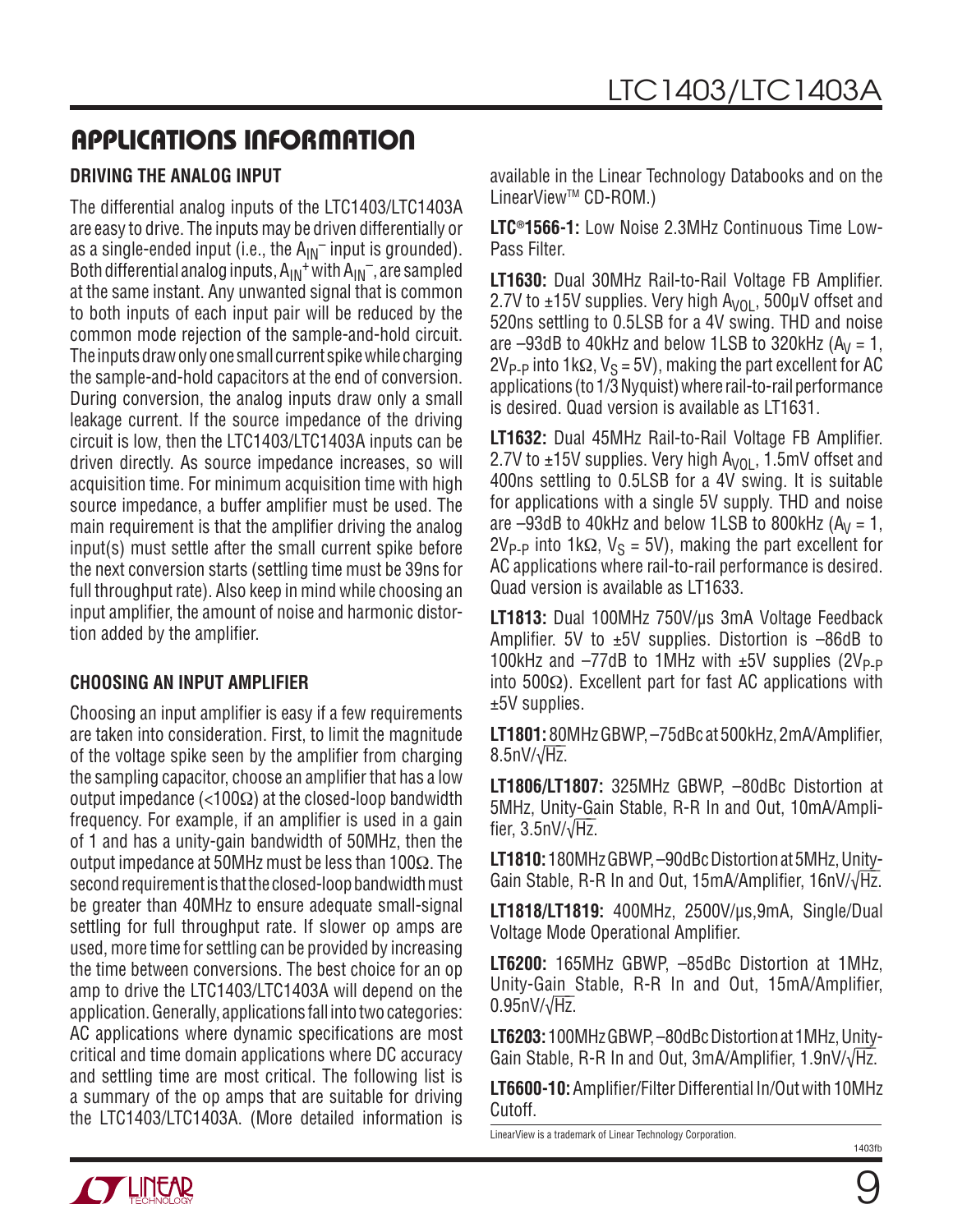

**Figure 1. RC Input Filter**

### **INPUT FILTERING AND SOURCE IMPEDANCE**

The noise and the distortion of the input amplifier and other circuitry must be considered since they will add to the LTC1403/LTC1403A noise and distortion. The small-signal bandwidth of the sample-and-hold circuit is 50MHz. Any noise or distortion products that are present at the analog inputs will be summed over this entire bandwidth. Noisy input circuitry should be filtered prior to the analog inputs to minimize noise. A simple 1-pole RC filter is sufficient for many applications. For example, Figure 1 shows a 47pF capacitor from  $A_{IN}$ <sup>+</sup> to ground and a 51 $\Omega$  source resistor to limit the input bandwidth to 47MHz. The 47pF capacitor also acts as a charge reservoir for the input sample-and-hold and isolates the ADC input from sampling-glitch sensitive circuitry. High quality capacitors and resistors should be used since these components can add distortion. NPO and silvermica type dielectric capacitors have excellent linearity. Carbon surface mount resistors can generate distortion from self heating and from damage that may occur during soldering. Metal film surface mount resistors are much less susceptible to both problems. When high amplitude unwanted signals are close in frequency to the desired signal frequency, a multiple pole filter is required. High external source resistance, combined with the 13pF of input capacitance, will reduce the rated 50MHz bandwidth and increase acquisition time beyond 39ns.



**Figure 2**

### **INPUT RANGE**

The analog inputs of the LTC1403/LTC1403A may be driven fully differentially with a single supply. Each input may swing up to  $3V_{P-P}$  individually. In the conversion range, the noninverting input of each channel is always up to 2.5V more positive than the inverting input of each channel. The 0V to 2.5V range is also ideally suited for single-ended input use with single supply applications. The common mode range of the inputs extend from ground to the supply voltage  $V_{DD}$ . If the difference between the  $A_{IN}$ <sup>+</sup> and  $A_{IN}$ <sup>-</sup> inputs exceeds 2.5V, the output code will stay fixed at all ones and if this difference goes below OV, the ouput code will stay fixed at all zeros.

### **INTERNAL REFERENCE**

The LTC1403/LTC1403A has an on-chip, temperature compensated, bandgap reference that is factory trimmed near 2.5V to obtain 2.5V input span. The reference amplifier output  $V_{\text{RFE}}$ , (Pin 3) must be bypassed with a capacitor to ground. The reference amplifier is stable with capacitors of 1μF or greater. For the best noise performance, a 10μF ceramic or a 10μF tantalum in parallel with a 0.1μF ceramic is recommended. The  $V_{\text{RFE}}$  pin can be overdriven with an external reference as shown in Figure 2. The voltage of the external reference must be higher than the 2.5V of the class A pull-up output of the internal reference. The recommended range for an external reference is 2.55V to  $V_{DD}$ . An external reference at 2.55V will see a DC quiescent load of 0.75mA and as much as 3mA during conversion.

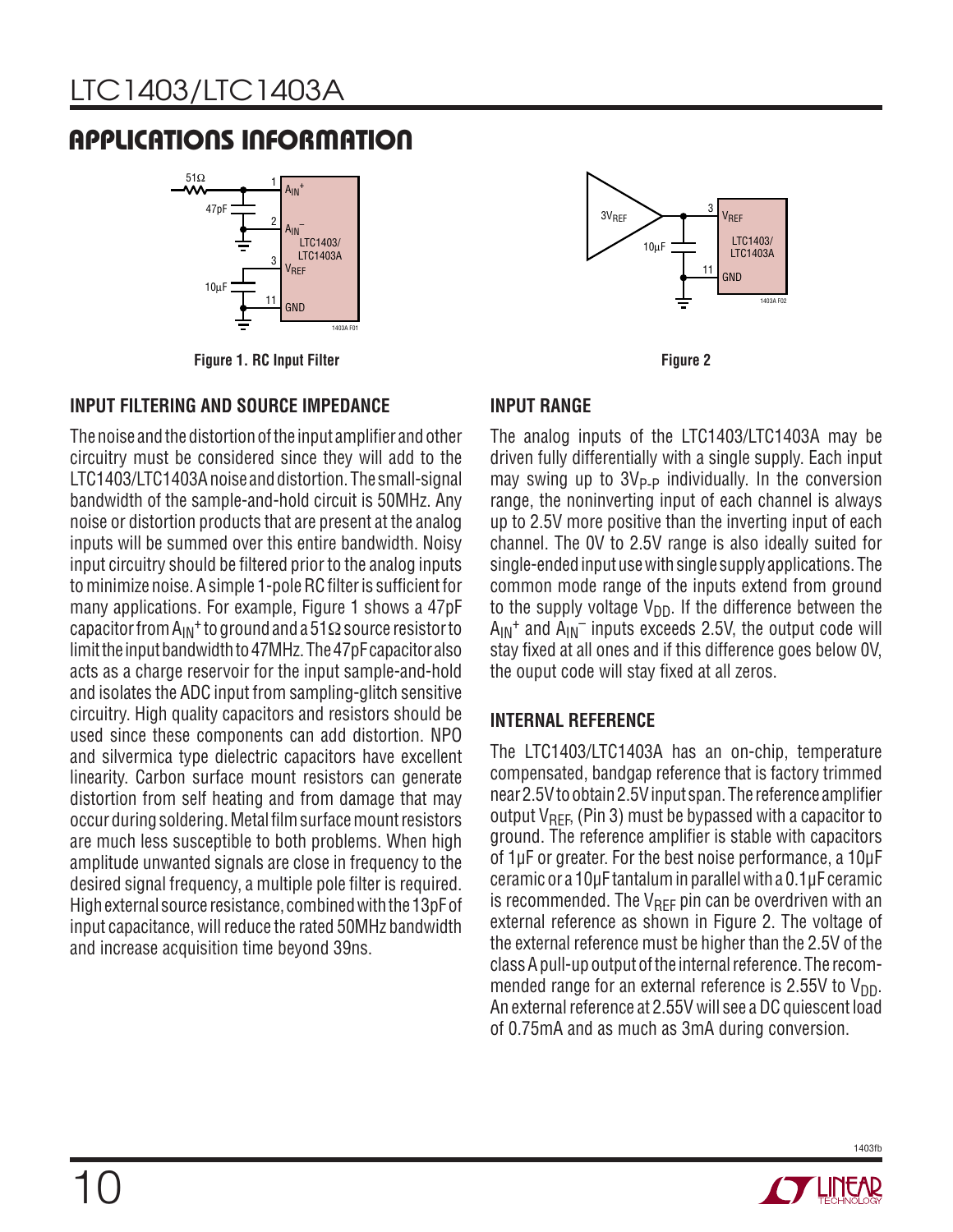

**LTC1403/LTC1403A Transfer Characteristic**111...111 111...110 JNIPOLAR OUTPUT CODE UNIPOLAR OUTPUT CODE 111...101 000...010 000...001 000...000 0 FS – 1LSB INPUT VOLTAGE (V) 1403A F05



#### **INPUT SPAN VERSUS REFERENCE VOLTAGE**

The differential input range has a unipolar voltage span that equals the difference between the voltage at the reference buffer output  $V_{\text{RFE}}$  at Pin 3, and the voltage at the ground (Exposed Pad Ground). The differential input range of the ADC is 0V to 2.5V when using the internal reference. The internal ADC is referenced to these two nodes. This relationship also holds true with an external reference.

#### **DIFFERENTIAL INPUTS**

The LTC1403/LTC1403A has a unique differential sampleand-hold circuit that allows inputs from ground to  $V_{DD}$ . The ADC will always convert the unipolar difference of  $A_{IN}^+ - A_{IN}^-$ , independent of the common mode voltage

at the inputs. The common mode rejection holds up at extremely high frequencies, see Figure 3. The only requirement is that both inputs not go below ground or exceed  $V<sub>DD</sub>$ . Integral nonlinearity errors (INL) and differential nonlinearity errors (DNL) are largely independent of the common mode voltage. However, the offset error will vary. The change in offset error is typically less than 0.1% of the common mode voltage.

Figure 4 shows the ideal input/output characteristics for the LTC1403/LTC1403A. The code transitions occur midway between successive integer LSB values (i.e., 0.5LSB, 1.5LSB, 2.5LSB, FS – 1.5LSB). The output code is natural binary with 1LSB = 2.5V/16384 = 153μV for the LTC1403A, and  $1LSB = 2.5V/4096 = 610 \mu V$  for the LTC1403. The LTC1403A has 1LSB RMS of random white noise.



11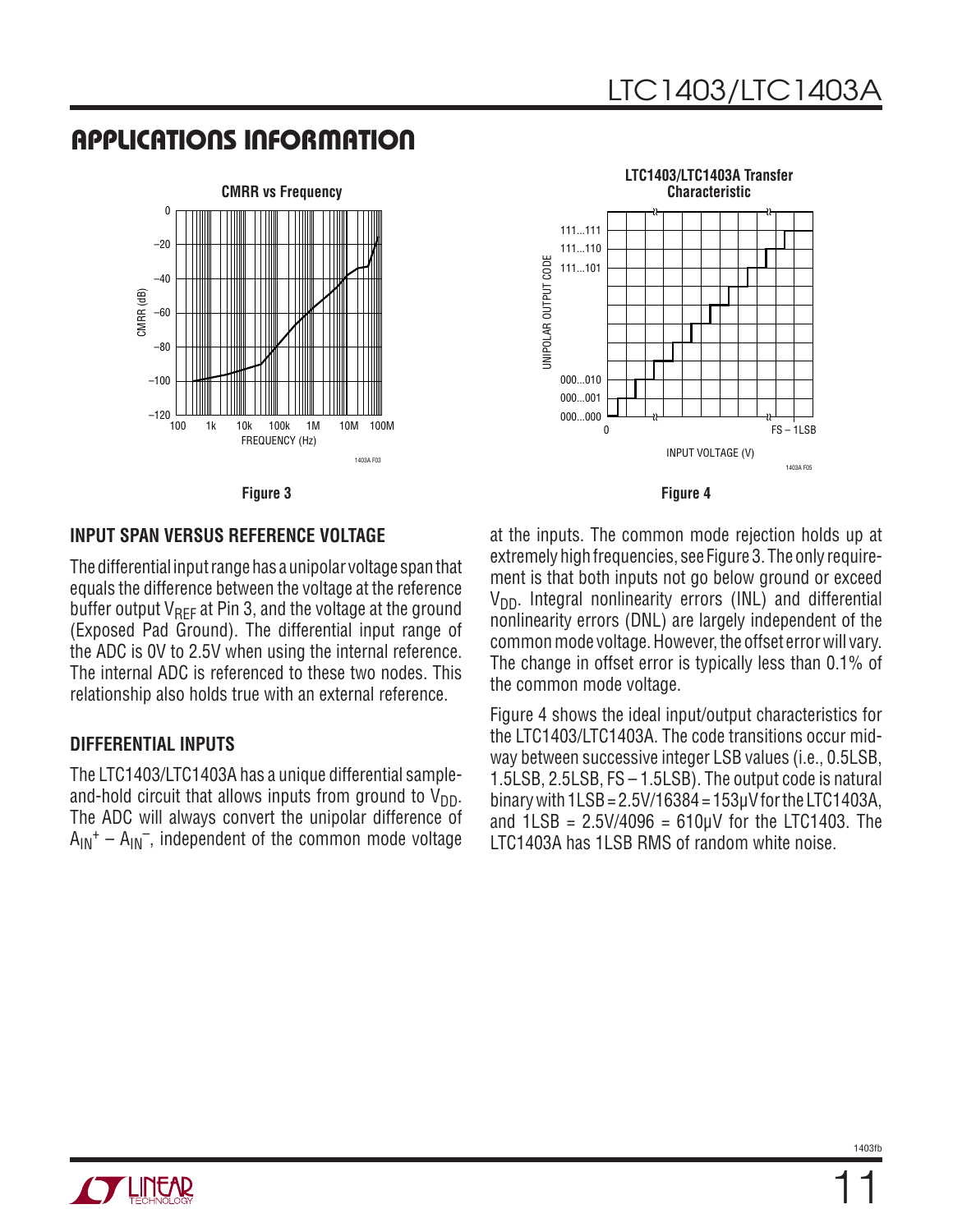

**Figure 5. Recommended Layout**

### **Board Layout and Bypassing**

Wire wrap boards are not recommended for high resolution and/or high speed A/D converters. To obtain the best performance from the LTC1403/LTC1403A, a printed circuit board with ground plane is required. Layout for the printed circuit board should ensure that digital and analog signal lines are separated as much as possible. In particular, care should be taken not to run any digital track alongside an analog signal track. If optimum phase match between the inputs is desired, the length of the two input wires should be kept matched.

High quality tantalum and ceramic bypass capacitors should be used at the  $V_{DD}$  and  $V_{RFF}$  pins as shown in the Block Diagram on the first page of this data sheet.

For optimum performance, a 10μF surface mount AVX capacitor with a 0.1μF ceramic is recommended for the V<sub>DD</sub> and V<sub>RFF</sub> pins. Alternatively, 10μF ceramic chip capacitors such as Murata GRM235Y5V106Z016 may be used. The capacitors must be located as close to the pins as possible. The traces connecting the pins and the bypass capacitors must be kept short and should be made as wide as possible.

Figure 5 shows the recommended system ground connections. All analog circuitry grounds should be terminated at the LTC1403/LTC1403A GND (Pins 4, 5, 6 and exposed pad). The ground return from the LTC1403/LTC1403A (Pins 4, 5, 6 and exposed pad) to the power supply should be low impedance for noise free operation. Digital circuitry grounds must be connected to the digital supply common. In applications where the ADC data outputs and control signals are connected to a continuously active microprocessor bus, it is possible to get errors in the conversion results. These errors are due to feedthrough from the microprocessor to the successive approximation comparator. The problem can be eliminated by forcing the microprocessor into a Wait state during conversion or by using three-state buffers to isolate the ADC data bus.

### **POWER-DOWN MODES**

Upon power-up, the LTC1403/LTC1403A is initialized to the active state and is ready for conversion. The Nap and Sleep mode waveforms show the power-down modes for the LTC1403/LTC1403A. The SCK and CONV inputs control the power-down modes (see Timing Diagrams). Two rising edges at CONV, without any intervening rising edges at SCK, put the LTC1403/LTC1403A in Nap mode and the power drain drops from 14mW to 6mW. The internal reference remains powered in Nap mode. One or more rising edges at SCK wake up the LTC1403/LTC1403A for service very quickly, and CONV can start an accurate conversion within a clock cycle. Four rising edges at CONV, without any

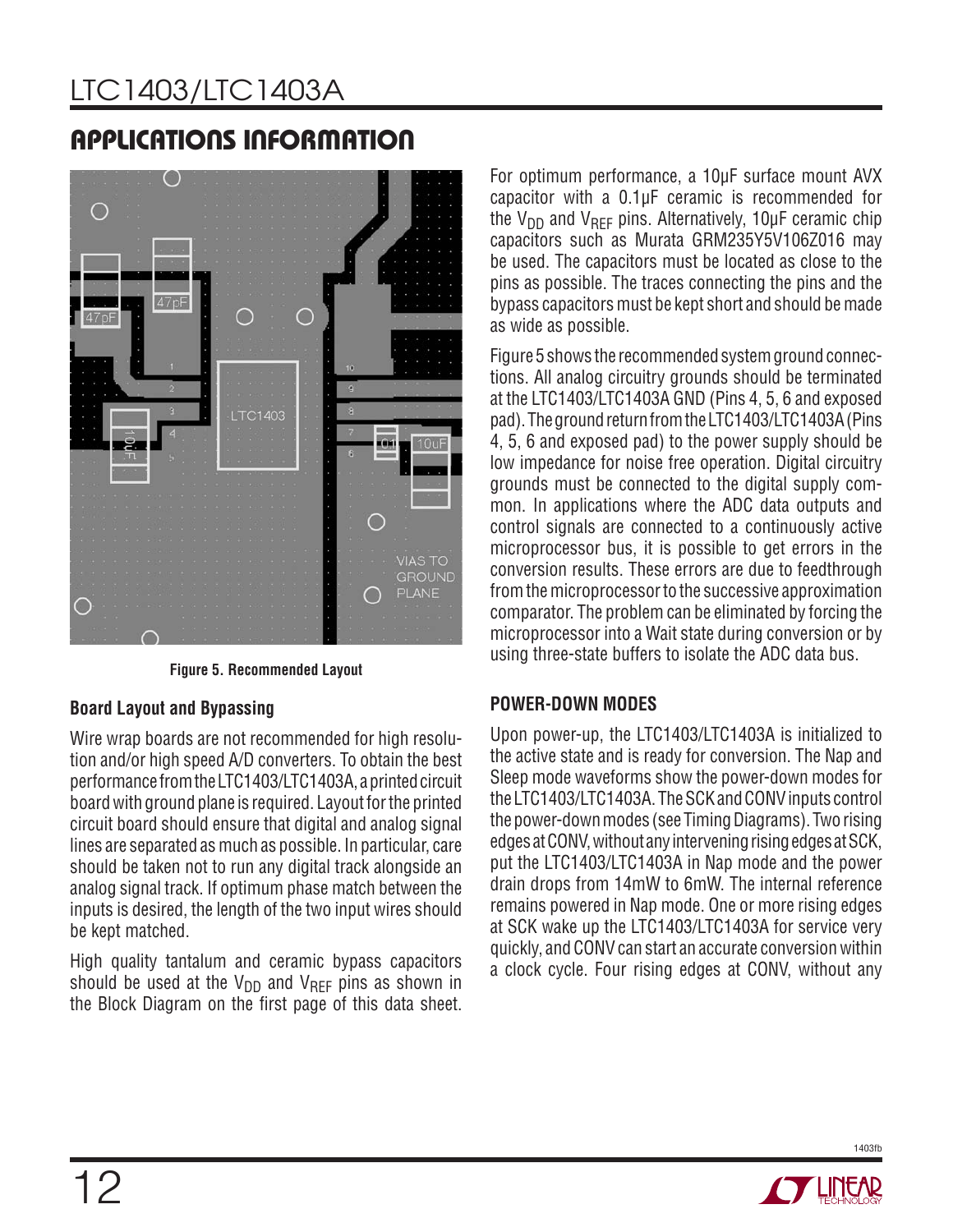intervening rising edges at SCK, put the LTC1403/LTC1403A in Sleep mode and the power drain drops from 16mW to 10μW. One or more rising edges at SCK wake up the LTC1403/LTC1403A for operation. The internal reference ( $V_{\text{REF}}$ ) takes 2ms to slew and settle with a 10 $\mu$ F load. Note that, using sleep mode more frequently than every 2ms, compromises the settled accuracy of the internal reference. Note that, for slower conversion rates, the Nap and Sleep modes can be used for substantial reductions in power consumption.

### **DIGITAL INTERFACE**

The LTC1403/LTC1403A has a 3-wire SPI (Serial Protocol Interface) interface. The SCK and CONV inputs and SDO output implement this interface. The SCK and CONV inputs accept swings from 3V logic and are TTL compatible, if the logic swing does not exceed  $V_{DD}$ . A detailed description of the three serial port signals follows:

### **Conversion Start Input (CONV)**

The rising edge of CONV starts a conversion, but subsequent rising edges at CONV are ignored by the LTC1403/ LTC1403A until the following 16 SCK rising edges have occurred. It is necessary to have a minimum of 16 rising edges of the clock input SCK between rising edges of CONV. But to obtain maximum conversion speed, it is necessary to allow two more clock periods between conversions to allow 39ns of acquisition time for the internal ADC sampleand-hold circuit. With 16 clock periods per conversion, the maximum conversion rate is limited to 2.8Msps to allow 39ns for acquisition time. In either case, the output data stream comes out within the first 16 clock periods to ensure compatibility with processor serial ports. The duty cycle of CONV can be arbitrarily chosen to be used as a frame sync signal for the processor serial port. A simple approach to generate CONV is to create a pulse that is one SCK wide to drive the LTC1403/LTC1403A and then buffer this signal with the appropriate number of inverters to ensure the correct delay driving the frame sync input of the processor serial port. It is good practice to drive the LTC1403/LTC1403A CONV input first to avoid digital noise interference during the sample-to-hold transition triggered by CONV at the start of conversion. It is also good practice to keep the width of the low portion of the CONV signal greater than 15ns to avoid introducing glitches in the front end of the ADC just before the sample-and-hold goes into hold mode at the rising edge of CONV.

### **Minimizing Jitter on the CONV Input**

In high speed applications where high amplitude sinewaves above 100kHz are sampled, the CONV signal must have as little jitter as possible (10ps or less). The square wave output of a common crystal clock module usually meets this requirement easily. The challenge is to generate a CONV signal from this crystal clock without jitter corruption from other digital circuits in the system. A clock divider and any gates in the signal path from the crystal clock to the CONV input should not share the same integrated circuit with other parts of the system. As shown in the interface circuit examples, the SCK and CONV inputs should be driven first, with digital buffers used to drive the serial port interface. Also note that the master clock in the DSP may already be corrupted with jitter, even if it comes directly from the DSP crystal. Another problem with high speed processor clocks is that they often use a low cost, low speed crystal (i.e., 10MHz) to generate a fast, but jittery, phase-locked-loop system clock (i.e., 40MHz). The jitter in these PLL-generated high speed clocks can be several nanoseconds. Note that if you choose to use the frame sync signal generated by the DSP port, this signal will have the same jitter of the DSP's master clock.

### **Serial Clock Input (SCK)**

The rising edge of SCK advances the conversion process and also udpates each bit in the SDO data stream. After CONV rises, the third rising edge of SCK starts clocking out the 12/14 data bits with the MSB sent first. A simple approach is to generate SCK to drive the LTC1403/LTC1403A

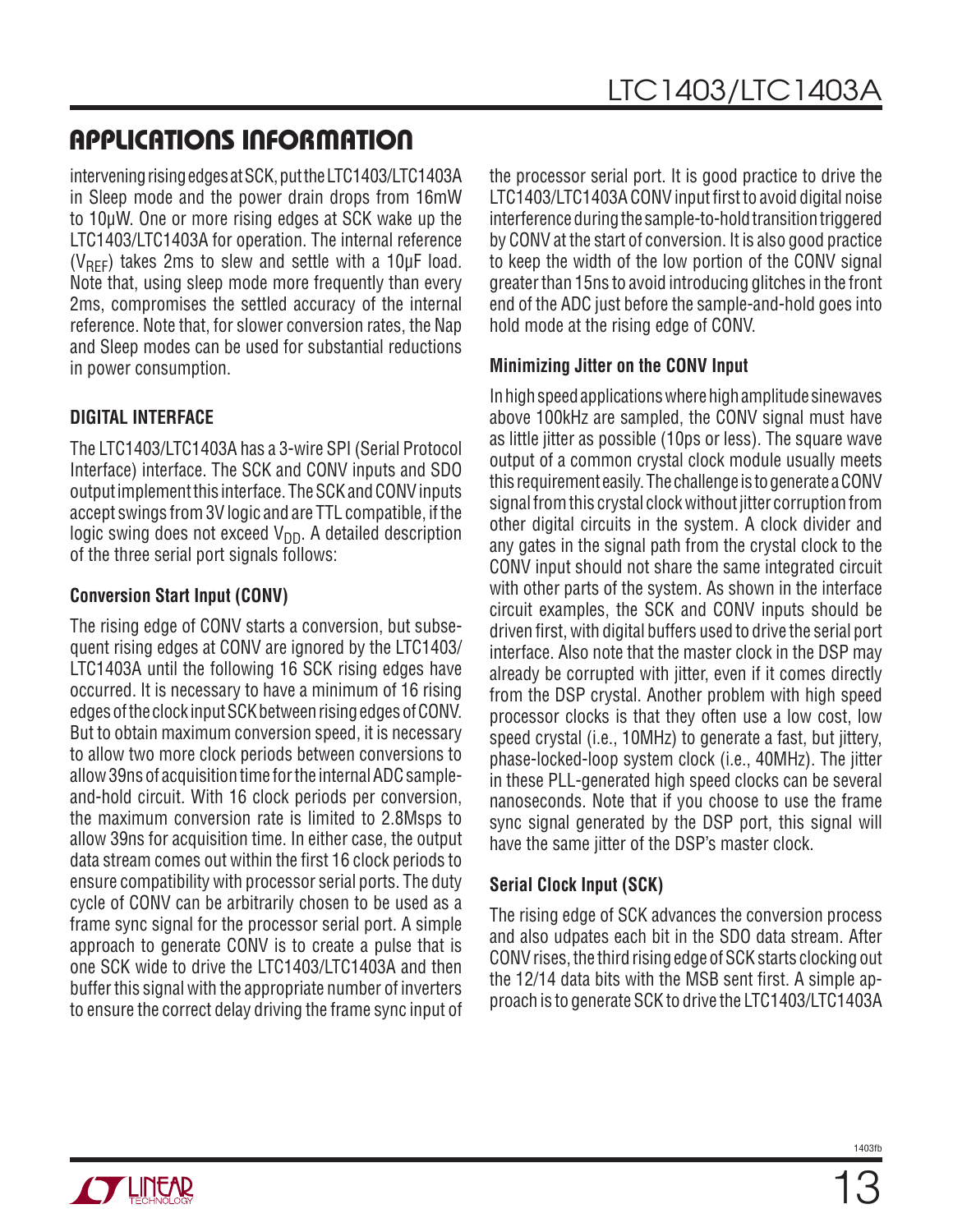first and then buffer this signal with the appropriate number of inverters to drive the serial clock input of the processor serial port. Use the falling edge of the clock to latch data from the Serial Data Output (SDO) into your processor serial port. The 14-bit Serial Data will be received right justified, in a 16-bit word with 16 or more clocks per frame sync. It is good practice to drive the LTC1403/LTC1403A SCK input first to avoid digital noise interference during the internal bit comparison decision by the internal high speed comparator. Unlike the CONV input, the SCK input is not sensitive to jitter because the input signal is already sampled and held constant.

### **Serial Data Output (SDO)**

Upon power-up, the SDO output is automatically reset to the high impedance state. The SDO output remains in high impedance until a new conversion is started. SDO sends out 12/14 bits in the output data stream beginning at the third rising edge of SCK after the rising edge of CONV. SDO is always in high impedance mode when it is not sending out data bits. Please note the delay specification from SCK to a valid SDO. SDO is always guaranteed to be valid by the next rising edge of SCK. The 16-bit output data stream is compatible with the 16-bit or 32-bit serial port of most processors.

### **HARDWARE INTERFACE TO TMS320C54X**

The LTC1403/LTC1403A is a serial output ADC whose interface has been designed for high speed buffered serial ports in fast digital signal processors (DSPs). Figure 6 shows an example of this interface using a TMS320C54X.

The buffered serial port in the TMS320C54x has direct access to a 2kB segment of memory. The ADC's serial data can be collected in two alternating 1kB segments, in real time, at the full 2.8Msps conversion rate of the LTC1403/LTC1403A. The DSP assembly code sets frame sync mode at the BFSR pin to accept an external positive going pulse and the serial clock at the BCLKR pin to accept an external positive edge clock. Buffers near the LTC1403/LTC1403A may be added to drive long tracks to the DSP to prevent corruption of the signal to LTC1403/ LTC1403A. This configuration is adequate to traverse a typical system board, but source resistors at the buffer outputs and termination resistors at the DSP, may be needed to match the characteristic impedance of very long transmission lines. If you need to terminate the SDO transmission line, buffer it first with one or two 74ACTxx gates. The TTL threshold inputs of the DSP port respond properly to the 3V swing from the SDO pin.



**Figure 6. DSP Serial Interface to TMS320C54x**

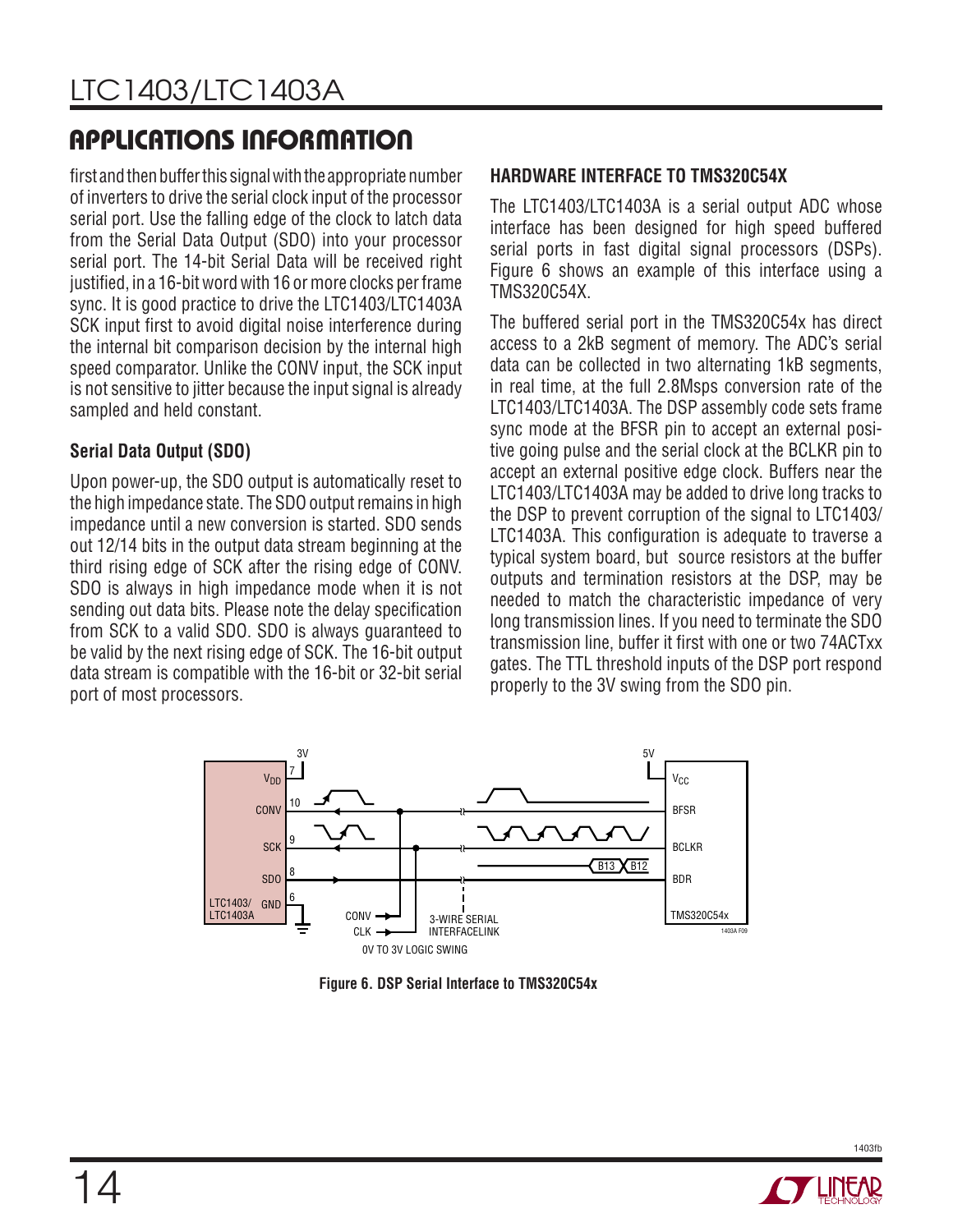```
; 01-08-01 ******************************************************************
; Files: 014SI.ASM -> 1403A Sine wave collection with Serial Port interface
        bvectors.asm buffered mode to avoid standard mode bug.
; s2k14ini.asm 2k buffer size.
; first element at 1024, last element at 1023, two middles at 2047 and 0000
; unipolar mode
; Works 16 or 64 clock frames.
; negative edge BCLKR
; negative BFSR pulse
; -0 data shifted
; 1' cable from counter to CONV at DUT
; 2' cable from counter to CLK at DUT
; ***************************************************************************
         .width 160
         .length 110
         .title "sineb0 BSP in auto buffer mode"
          .mmregs
        setsect ".text", 0x500,0 ;Set address of executable.<br>setsect "vectors", 0x180,0 ;Set address of incoming 1.
                                     .Set address of incoming 1403 data
         .setsect "buffer", 0x800,0 ;Set address of BSP buffer for clearing
         .setsect "result", 0x1800,0 ;Set address of result for clearing
         .text ;.text marks start of code
start:
                        ;this label seems necessary
                        ;Make sure /PWRDWN is low at J1-9 
                        ;to turn off AC01 adc
        tim=#0fh
        prd=#0fh
       tcr = #10h ; stop timer
       tspc = #0h ; stop TDM serial port to AC01
        pmst = #01a0h ; set up iptr. Processor Mode STatus register
        sp = #0700h ; init stack pointer.
       dp = #0 ; data page
       ar2 = #1800h ; pointer to computed receive buffer.
       ar3 = #0800h ; pointer to Buffered Serial Port receive buffer
       ar4 = #0h ; reset record counter
        call sineinit ; Double clutch the initialization to insure a proper
sinepeek:
       call sineinit ; reset. The external frame sync must occur 2.5 clocks
                        ; or more after the port comes out of reset.
wait goto wait
; ----------------Buffered Receive Interrupt Routine ------------------
breceive:
       if r = #10h ; clear interrupt flags
        TC = bitf(@BSPCE,#4000h) ; check which half (bspce(bit14)) of buffer
       if (NTC) goto bufull \qquad ; if this still the first half get next half
       bspce = \#(2023h + 08000h); turn on halt for second half (bspce(bit15))
        return_enable
; --------------mask and shift input data ----------------------------
bufull:
       b = \arctan 3 + \arccos 10 ; load acc b with BSP buffer and shift right -0
       b = #03FFFh & b ; mask out the TRISTATE bits with #03FFFh
\mathcal{L}^{\text{max}} *ar2+ = data(#0bh) ; store B to out buffer and advance AR2 pointer
       TC = (Qar2 == #02000h) ; output buffer is 2k starting at 1800h
       if (TC) goto start : restart if out buffer is at 1fffh
        goto bufull
```
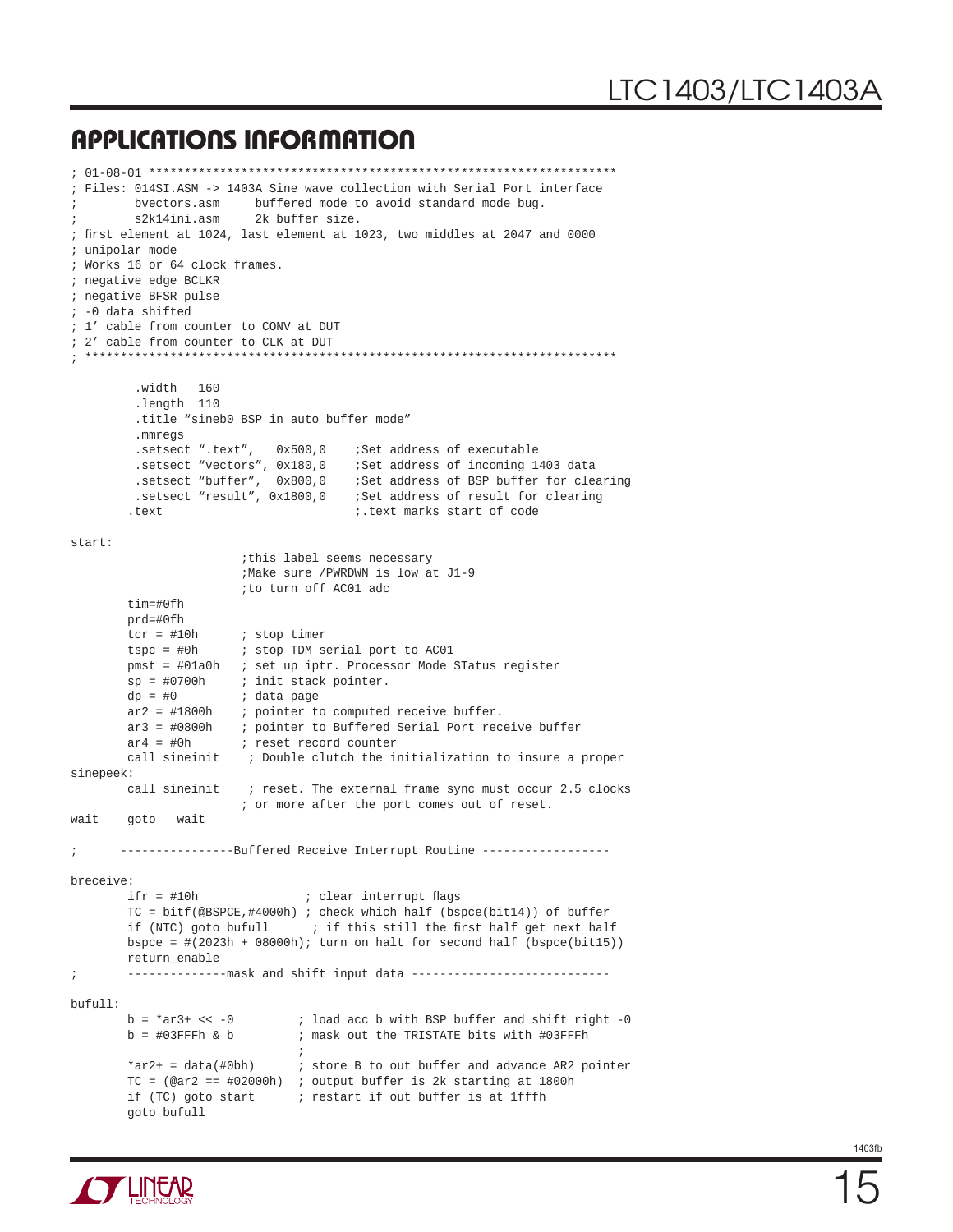# LTC1403/LTC1403A

# **APPLICATIONS INFORMATION**

```
; -------------------dummy bsend return------------------------
bsend return_enable \qquad \qquad ; this is also a dummy return to define bsend
                              ;in vector table file BVECTORS.ASM
      ; ----------------------- end ISR ----------------------------
        .copy "c:\dskplus\1403\s2k14ini.asm" ;initialize buffered serial port
        .space 16*32 ;clear a chunk at the end to mark the end
;======================================================================
;
; VECTORS
;
;======================================================================
       .sect "vectors" \qquad \qquad ;The vectors start here
       .copy "c:\dskplus\1403\bvectors.asm" ;get BSP vectors
       .sect "buffer" ;Set address of BSP buffer for clearing
        .space 16*0x800
       .sect "result" ;Set address of result for clearing
        .space 16*0x800
        .end
**********************************************************************
      (C) COPYRIGHT TEXAS INSTRUMENTS, INC. 1996
**********************************************************************
\star \star* File: s2k14ini.ASM BSP initialization code for the 'C54x DSKplus *
      for use with 1403A in standard mode
       BSPC and SPC are the same in the 'C542
      BSPCE and SPCE seem the same in the 'C542
**********************************************************************
         .title "Buffered Serial Port Initialization Routine"
ON .set 1
OFF .set !ON
YES .set 1
NO .set !YES
BIT_8 .set 2
BIT_10 .set 1
BIT_12 .set 3
BIT_16 .set 0
GO .set 0x80
**********************************************************************
* This is an example of how to initialize the Buffered Serial Port (BSP).
* The BSP is initialized to require an external CLK and FSX for
* operation. The data format is 16-bits, burst mode, with autobuffering
* enabled.
* 
*****************************************************************************************************
*LTC1403 timing from LCC28 socket board with 10MHz crystal. *
*10MHz, divided from 40MHz, forced to CLKIN by 1403 board. *
*Horizontal scale is 25ns/chr or 100ns period at BCLKR *
*Timing measured at DSP pins. Jxx pin labels for jumper cable. *
*BFSR Pin J1-20 ~~\____/~~~~~~~~~~~~~~~~~~~~~~~~~~~~~~~~~~~~~~~~~~~~~~~~~~~~~~~~~~\____/~~~~~~~~~~~*
*BCLKR Pin J1-14 _/~\_/~\_/~\_/~\_/~\_/~\_/~\_/~\_/~\_/~\_/~\_/~\_/~\_/~\_/~\_/~\_/~\_/~\_/~\_/~\_/~*
*BDR Pin J1-26 _---_---_---<B13-B12-B11-B10-B09-B08-B07-B06-B05-B04-B03-B02-B01-B00>---_---<B13-B12*<br>*CLKIN Pin J5-09 ~~~~~\______/~~~~~~\______/~~~~~~\______/~~~~~~\______/~~~~~~\______/~~~~~*
*CLKIN Pin J5-09 ~~~~~\______/~~~~~~~\_____/~~~~~~~\_____/~~~~~~~\_____/~~~~~~~\_____/~~~~~*
*C542 read 0 B13 B12 B11 B10 B09 B08 B07 B06 B05 B04 B03 B02 B01 B00 0 0 B13 B12*
* *
```
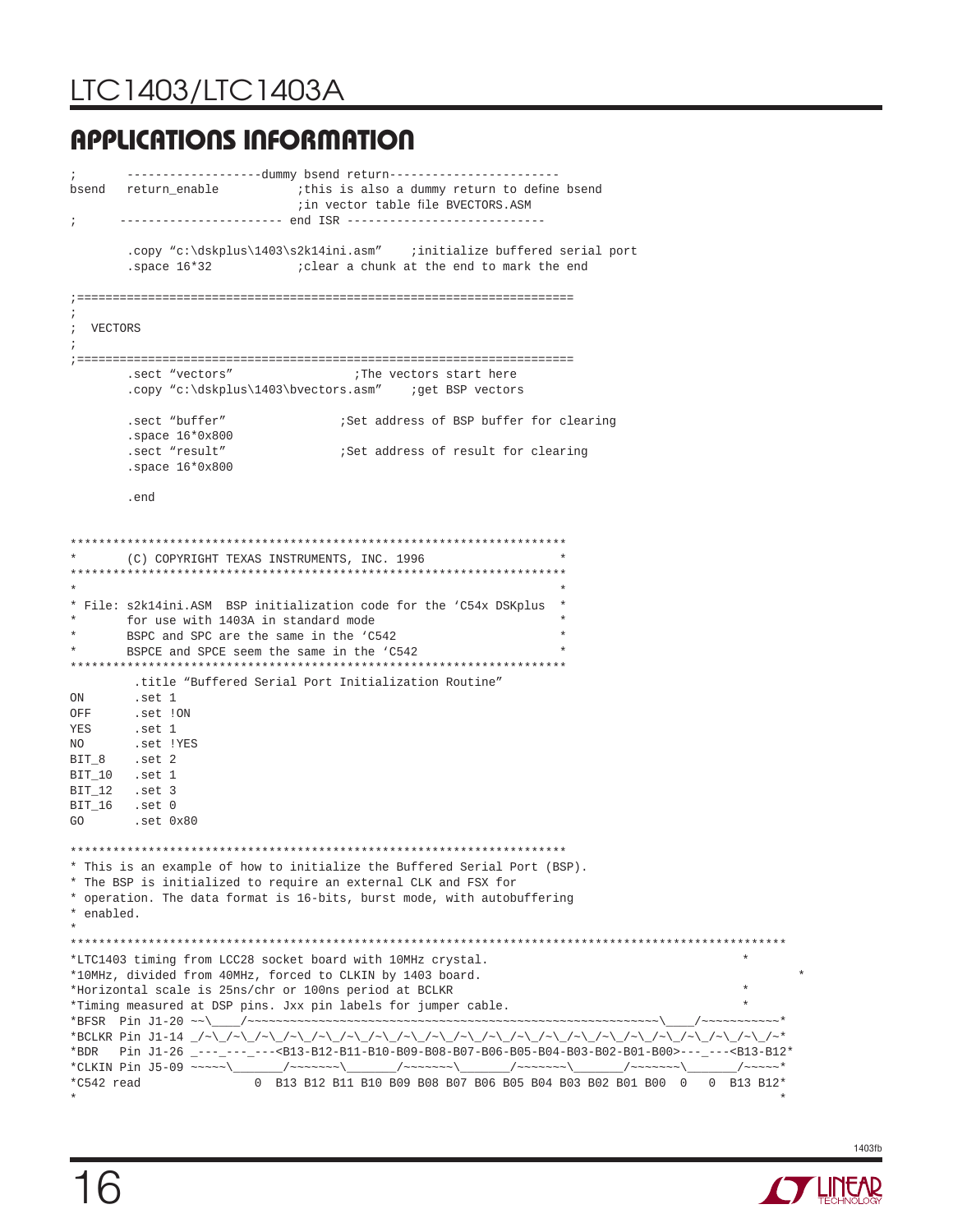```
* negative edge BCLKR
* negative BFSR pulse
* no data shifted
* 1' cable from counter to CONV at DUT
* 2' cable from counter to CLK at DUT
*No right shift is needed to right justify the input data in the main program *
*the two msbs should also be masked...................
*****************************************************************************************************
*
Loopback .set NO ;(digital looback mode?) DLB bit
Format .set BIT_16 ;(Data format? 16,12,10,8) FO bit
IntSync .set NO ;(internal Frame syncs generated?) TXM bit
IntCLK .set NO ; (internal clks generated?) MCM bit
BurstMode .set YES ;(if BurstMode=NO, then Continuous) FSM bit
CLKDIV .set 3 ;(3=default value, 1/4 CLOCKOUT)
PCM_Mode .set NO ;(Turn on PCM mode?)<br>
FS_polarity .set YES ;(change polarity)YES
{\tt FS\_polarity} \qquad \begin{tabular}{l} . set \\ set \\ set \\ No \\ \end{tabular} \begin{tabular}{l} \end{tabular} \begin{tabular}{l} \end{tabular} \begin{tabular}{l} \end{tabular} \begin{tabular}{l} \end{tabular} \begin{tabular}{l} \end{tabular} \begin{tabular}{l} \end{tabular} \end{tabular} \begin{tabular}{l} \end{tabular} \begin{tabular}{l} \multicolumn{1}{l} \end{tabular} \end{tabular} \begin{tabular}{l} \multicolumn{1}{l} \end{tabular} \begin{tabular}{l} \multicolumn{1}{l} \end{tabular} \end{tabular} \beginCLK_polarity .set NO i (change polarity) for BCLKR YES=_\prime^, NO=~\_
Frame_ignore .set !YES ;(inverted !YES -ignores frame)<br>XMTautobuf .set NO ;(transmit autobuffering)
XMTautobuf .set NO ;(transmit autobuffering)<br>RCVautobuf .set YES ;(receive autobuffering)
RCVautobuf .set YES ;(receive autobuffering)
XMThalt .set NO ; (transmit buff halt if XMT buff is full)
RCVhalt .set NO ; (receive buff halt if RCV buff is full)
XMTbufAddr .set 0x800 ;(address of transmit buffer)
                                    \mathfrak{p} (length of transmit buffer)
RCVbufAddr .set 0x800 ; (address of receive buffer)
RCVbufSize .set 0x800 ;(length of receive buffer)works up to 800
*
* See notes in the 'C54x CPU and Peripherals Reference Guide on setting up
* valid buffer start and length values. Page 9-44
*
*
**********************************************************************
     .eval ((Loopback >> 1)|((Format & 2)<<1)|(BurstMode <<3)|(IntCLK <<4)|(IntSync <<5)) ,SPCval
     .eval ((CLKDIV)|(FS_polarity <<5)|(CLK_polarity<<6)|((Format & 1)<<7)|(Frame_ignore<<8)|(PCM_Mode<<9)),SPCEval
     .eval (SPCEval|(XMTautobuf<<10)|(XMThalt<<12)|(RCVautobuf<<13)|(RCVhalt<<15)), SPCEval
sineinit:
     bspc = #SPCval ; places buffered serial port in reset
    ifr = #10h ; clear interrupt flags
    imr = #210h                  ; Enable HPINT, enable BRINT0<br>intm = 0                     ; all unmasked interrupts are
                              ; all unmasked interrupts are enabled.
    bspce = #SPCEval ; programs BSPCE and ABU
    axr = #XMTbufAddr \qquad ; initializes transmit buffer start address
    bkx = #XMTbufSize \qquad i initializes transmit buffer size
    arr = #RCVbufAddr \qquad ; initializes receive buffer start address
    bkr = #RCVbufSize ; initializes receive buffer size
     bspc = #(SPCval | GO) ; bring buffered serial port out of reset
     return ;for transmit and receive because GO=0xC0
; ***************************************************************************
; File: BVECTORS.ASM -> Vector Table for the 'C54x DSKplus 10.Jul.96
                          BSP vectors and Debugger vectors
                          TDM vectors just return
; ***************************************************************************
; The vectors in this table can be configured for processing external and
; internal software interrupts. The DSKplus debugger uses four interrupt
; vectors. These are RESET, TRAP2, INT2, and HPIINT.
   ; * DO NOT MODIFY THESE FOUR VECTORS IF YOU PLAN TO USE THE DEBUGGER *
```
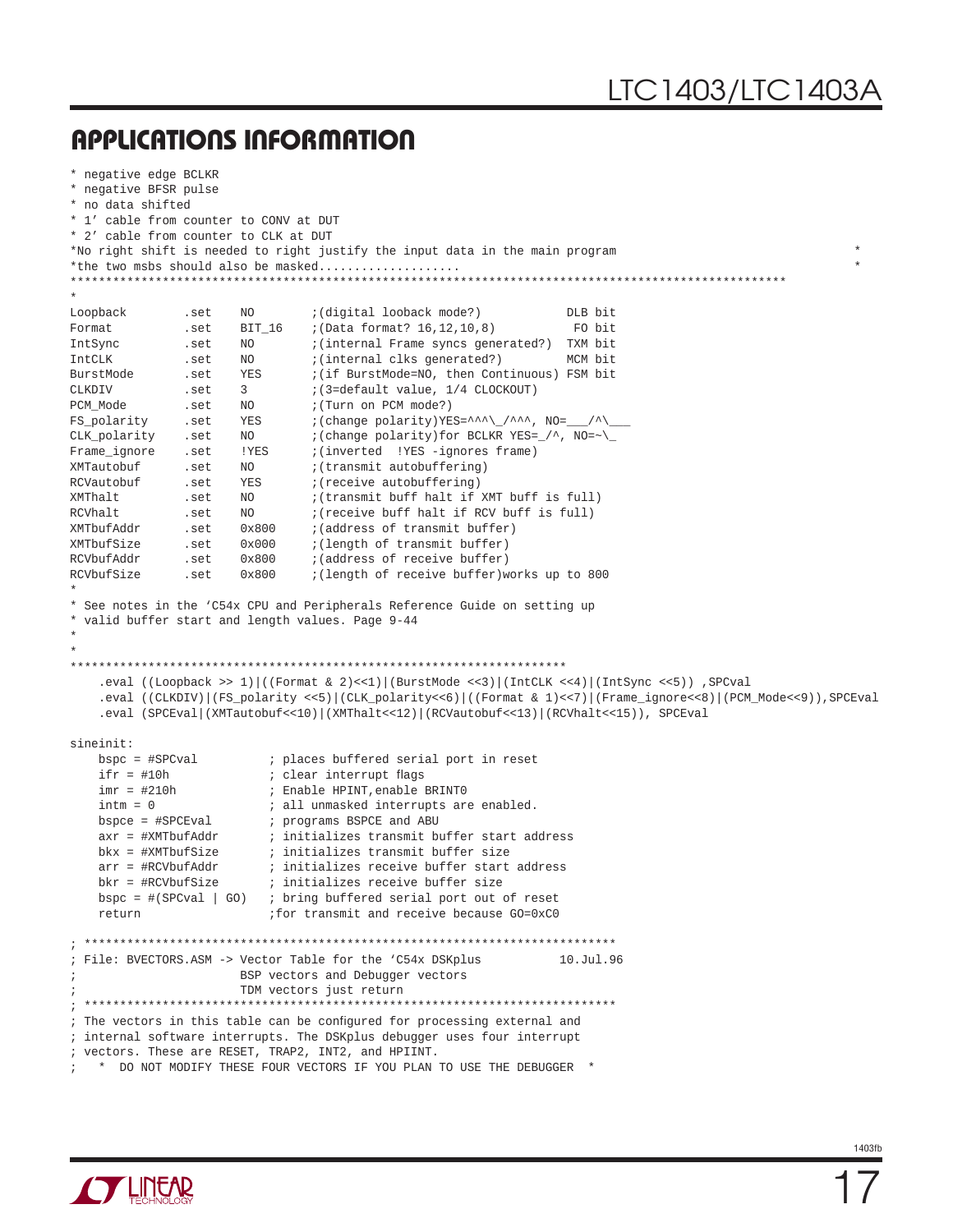# LTC1403/LTC1403A

# **APPLICATIONS INFORMATION**

; All other vector locations are free to use. When programming always be sure ; the HPIINT bit is unmasked (IMR=200h) to allow the communications kernel and ; host PC interact. INT2 should normally be masked (IMR(bit 2) = 0) so that the ; DSP will not interrupt itself during a HINT. HINT is tied to INT2 externally. ; ; ; .title "Vector Table" .mmregs reset goto #80h :00; RESET \* DO NOT MODIFY IF USING DEBUGGER \* nop nop nmi return\_enable ;04; non-maskable external interrupt nop nop nop trap2 goto #88h ;08; trap2 \* DO NOT MODIFY IF USING DEBUGGER \* nop nop<br>.space 52\*16 : OC-3F: vectors for software interrupts 18-30 int0 return\_enable ;40; external interrupt int0 nop nop nop int1 return\_enable ;44; external interrupt int1 nop nop nop int2 return enable :48; external interrupt int2 nop nop nop tint return enable :4C; internal timer interrupt nop nop nop brint goto breceive ;50; BSP receive interrupt nop nop nop bxint goto bsend :54; BSP transmit interrupt nop nop nop trint return\_enable ;58; TDM receive interrupt nop nop nop txint return enable :5C; TDM transmit interrupt nop nop<br>int3 ret return\_enable :60; external interrupt int3 nop nop nop hpiint dgoto #0e4h :64; HPIint \* DO NOT MODIFY IF USING DEBUGGER \* nop nop .space 24\*16 ;68-7F; reserved area

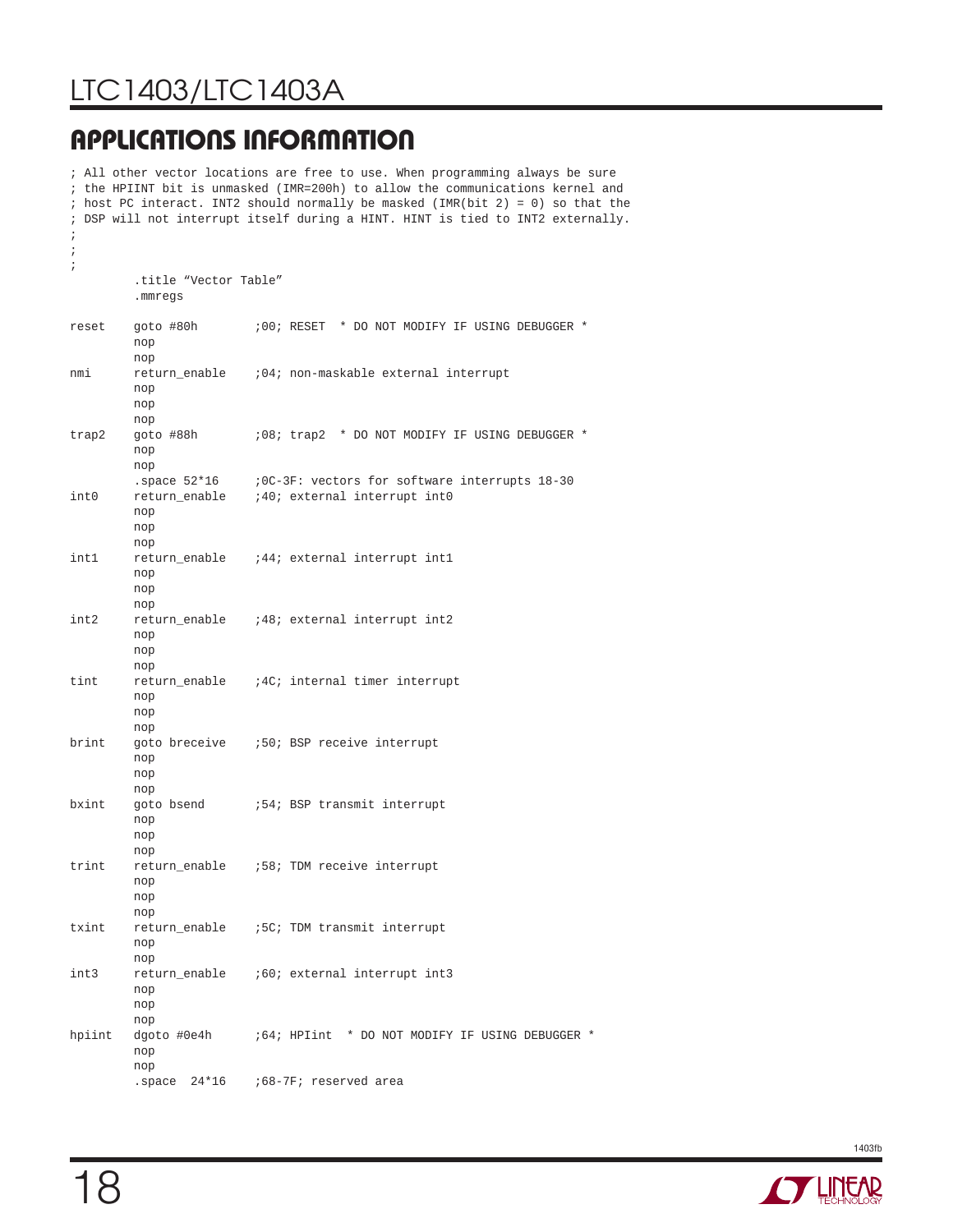### **PACKAGE DESCRIPTION**



**MSE Package 10-Lead Plastic MSOP**

(Reference LTC DWG # 05-08-1663)

2. DRAWING NOT TO SCALE

3. DIMENSION DOES NOT INCLUDE MOLD FLASH, PROTRUSIONS OR GATE BURRS.

 MOLD FLASH, PROTRUSIONS OR GATE BURRS SHALL NOT EXCEED 0.152mm (.006") PER SIDE 4. DIMENSION DOES NOT INCLUDE INTERLEAD FLASH OR PROTRUSIONS.

INTERLEAD FLASH OR PROTRUSIONS SHALL NOT EXCEED 0.152mm (.006") PER SIDE

5. LEAD COPLANARITY (BOTTOM OF LEADS AFTER FORMING) SHALL BE 0.102mm (.004") MAX